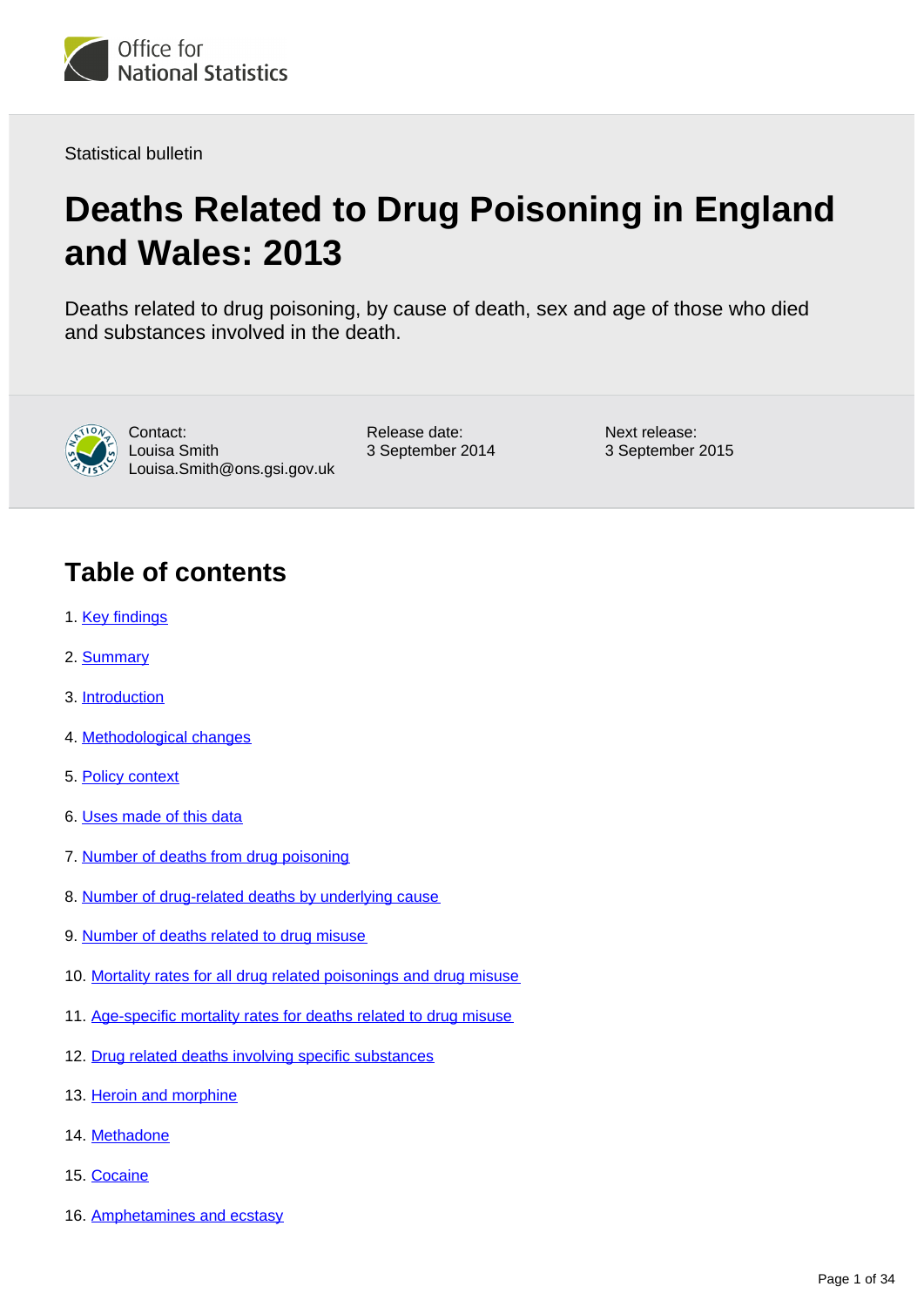- 17. [New psychoactive substances \(including 'legal highs'\)](#page-19-0)
- 18. [Benzodiazepines](#page-19-1)
- 19. [Zopiclone/zolpidem](#page-20-0)
- 20. [Antidepressants](#page-20-1)
- 21. [Paracetamol and other analgesics](#page-21-0)
- 22. [Tramadol](#page-21-1)
- 23. [Helium](#page-21-2)
- 24. [Geographical variations in deaths related to drug misuse](#page-21-3)
- 25. [Comparisons with the rest of the UK](#page-22-0)
- 26. [Impact of registration delays on drug-related deaths](#page-22-1)
- 27. [Downloadable reference tables](#page-25-0)
- 28. [References](#page-25-1)
- 29. [Background notes](#page-27-0)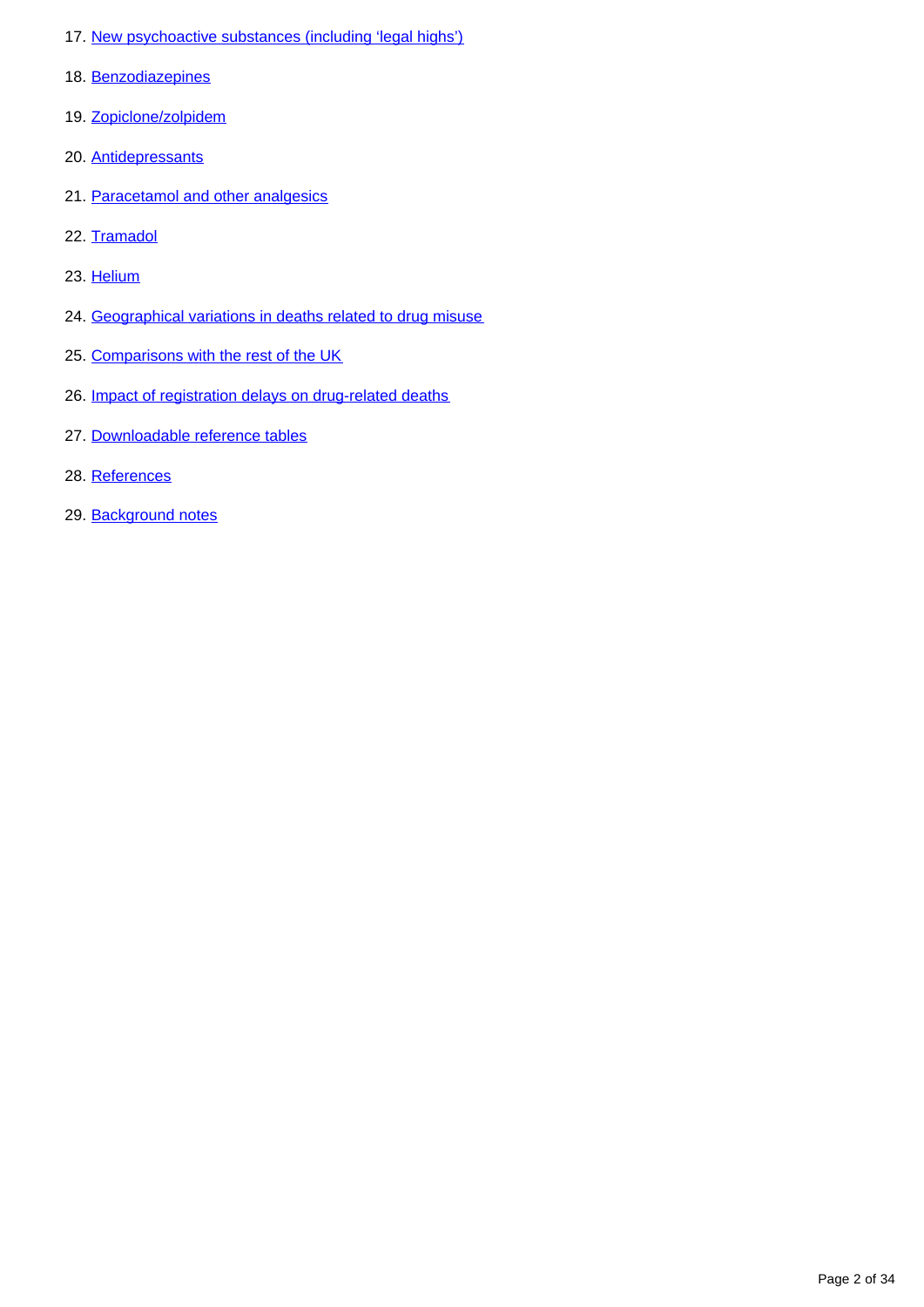## <span id="page-2-0"></span>**1. Key findings**

- 2,955 drug poisoning deaths (involving both legal and illegal drugs) were registered in 2013 in England and Wales (2,032 male and 923 female deaths)
- Male drug poisoning deaths increased by 19% compared with 2012. Female drug poisoning deaths have increased every year since 2009
- Male drug misuse deaths (involving illegal drugs) increased by 23%, from 1,177 in 2012 to 1,444 in 2013. Female drug misuse deaths increased by 12%, from 459 in 2012 to 513 in 2013
- Heroin/morphine remain the substances most commonly involved in drug poisoning deaths. 765 deaths involved heroin/morphine in 2013; a sharp rise of 32% from 579 deaths in 2012
- Deaths involving tramadol have continued to rise, with 220 deaths in 2013. This is almost 2.5 times the number seen in 2009 (87 deaths)
- There was a sharp increase of 21% in the number of drug misuse deaths in England in 2013, with no change to the number of these deaths in Wales. However, mortality rates from drug misuse were still significantly higher in Wales than in England
- Male mortality rates significantly increased in three substance categories: heroin/morphine, benzodiazepines and paracetamol. Conversely female mortality rates remained relatively stable except for a sharp increase in the cocaine-related death rate
- In England, the North East had the highest mortality rate from drug misuse in 2013 (52.0 deaths per million population), and London had the lowest (23.0 deaths per million population)
- All figures presented in this bulletin are based on deaths registered in a particular calendar year. Out of the 2,955 drug-related deaths registered in 2013, 1,488 (just over half) occurred in years before 2013

### <span id="page-2-1"></span>**2. Summary**

This bulletin presents the latest figures from the Office for National Statistics (ONS) on deaths related to drug poisoning (involving both legal and illegal drugs) and drug misuse (involving illegal drugs) in England and Wales for the last five years (2009 to 2013). Figures from 1993 are available to download, and are discussed in the commentary to provide further context to the latest (2013) data. Figures presented in this bulletin are for deaths registered each year, rather than occurring each year. See the 'Impact of registration delays on drug-related deaths' section below for more information. Figures are given by cause of death, sex, age, substance(s) involved, and area of usual residence of the deceased.

Two revisions to methodology were implemented in 2014:

- 1. The introduction of a revised method for calculating age standardised rates using the new 2013 European Standard Populations (ESP)
- 2. The inclusion of 20 extra drugs to the drugs misuse definition, following their addition to the list of substances controlled under the Misuse of Drugs Act 1971

A back series has been provided for the 2013 ESP age standardised rates, and all rates figures in this report are calculated using the revised method. All figures for drug misuse in this report are based on the revised drugs misuse definition and a back series has also been provided. A separate [set of reference tables with figures](http://www.ons.gov.uk/ons/about-ons/business-transparency/freedom-of-information/what-can-i-request/published-ad-hoc-data/health/index.html)  [calculated using the previous misuse definition](http://www.ons.gov.uk/ons/about-ons/business-transparency/freedom-of-information/what-can-i-request/published-ad-hoc-data/health/index.html) are available on the ONS website. For full details see section on methodological changes.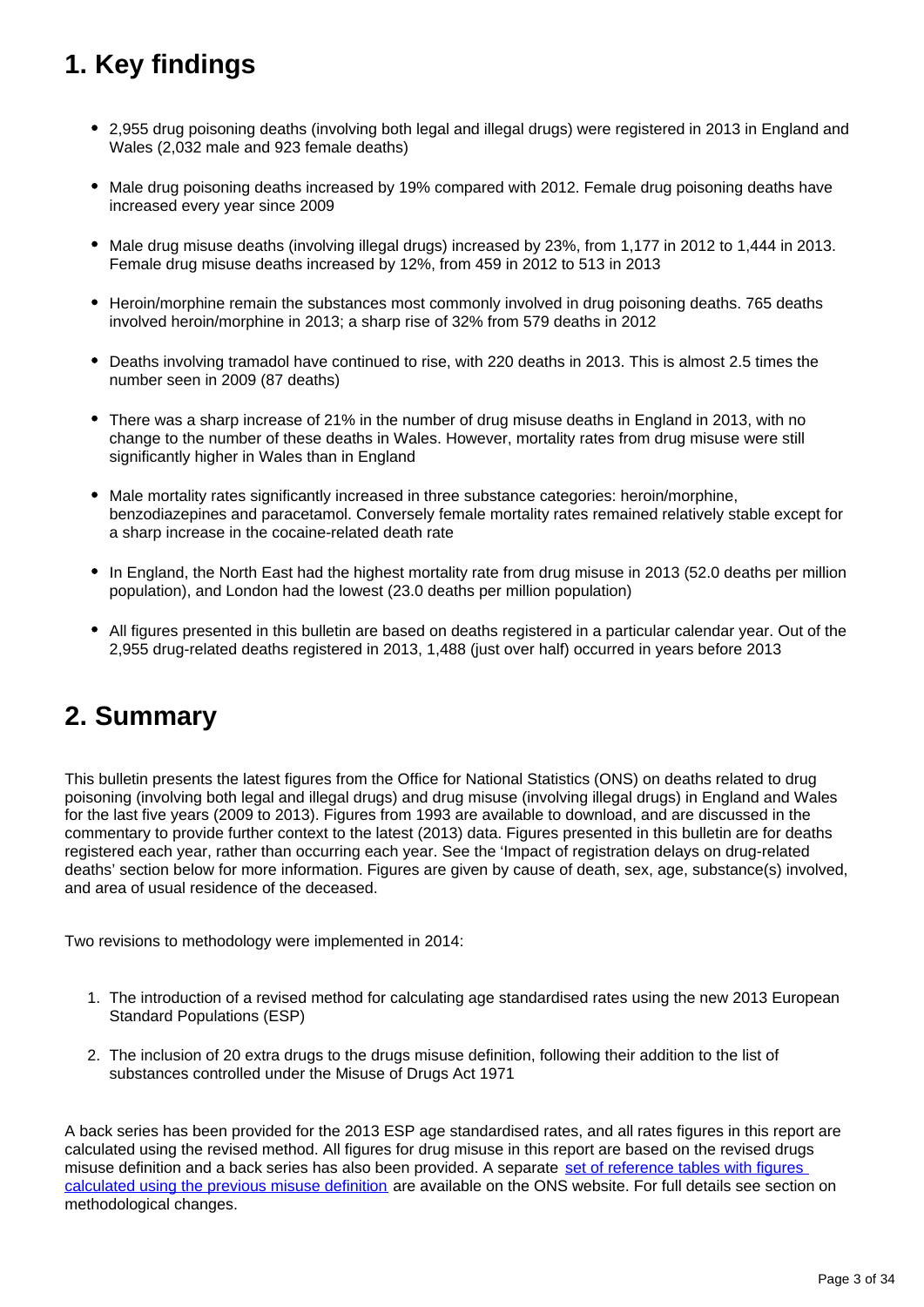There were 2,955 drug poisoning deaths (involving both legal and illegal drugs) registered in 2013, and, as in previous years, just over two-thirds of these deaths were in males. There were 2,032 male deaths from drug poisoning in 2013, an increase of 19% since 2012, and the highest since 2009.The equivalent number of female deaths was 923, an increase of 4% since 2012, and the highest since 2004.

In 2013 males aged 30 to 39 had the highest mortality rate from drug misuse (130.7 deaths per million population), followed by males aged 40 to 49 (108.3 deaths per million population). The male mortality rates in these two age groups were significantly higher than the rates in all other age groups, and much higher than for females of any age.

The highest mortality rates for females were among those aged 40 to 49, followed by those aged 30 to 39 (33.5 and 33.1 deaths per million respectively). These rates were significantly higher than the rates in other age groups.

Over half (56%) of all deaths related to drug poisoning in 2013 involved an opiate drug. In men aged 30 to 39, over two thirds (68%) of drug-related deaths involved an opiate. In 2013, as in previous years, the most commonly mentioned opiates were heroin and/or morphine, which were involved in 765 deaths.

Deaths involving heroin/morphine increased by 32% in 2013 to 765, up from 579 deaths in 2012. Meanwhile deaths involving tramadol, a synthetic opiate, have also continued to rise. There were 220 deaths in 2013, an increase of 26% from the 175 deaths in 2012. This is now almost 2.5 times the number recorded in 2009 (87 deaths). The number of deaths involving new psychoactive substances (sometimes referred to as 'legal highs') increased by 15% in 2013, with 60 deaths, up from 52 deaths in 2012. However, this increase was not as steep as that observed between 2011 and 2012.

The number of drug misuse deaths in England and Wales increased by 20% in 2013 to 1,957 deaths, from 1,636 in 2012. However, this increase was not consistent nationwide. There were 1,812 drug misuse deaths in England, an increase of 21% in 2013 from 1,492 in 2012. In Wales there were 135 deaths, the same number recorded in 2012. However, mortality rates from drug misuse remained significantly higher in Wales than in England, despite rates in England increasing significantly, from 28.0 deaths per million population to 33.9 in 2013.

The differing trends between England and Wales is particularly apparent in the number of female drug misuse deaths. In England the number of these deaths increased by 14% between 2012 and 2013, whilst there was a 11% decrease in the figures for Wales. However, the number of female drug misuse deaths in Wales are small (35 in 2012 and 31 in 2013), so these figures should be treated with caution.

Within England the drug misuse mortality rates vary considerably. The North East had the highest mortality rate from drug misuse in 2013 (52.0 deaths per million population), whereas London had the lowest (23.0 deaths per million population).

### <span id="page-3-0"></span>**3. Introduction**

Drug use and drug dependence are known causes of premature mortality, with drug poisoning accounting for nearly one in seven deaths among people in their 20s and 30s in 2013 (see Background note 7). Drug-related deaths occur in a variety of circumstances, each with different social and policy implications. Consequently, there is considerable political, media and public interest in these figures.

This bulletin covers accidents and suicides involving drug poisonings, as well as deaths from drug abuse and drug dependence. It doesn't include other adverse effects of drugs (for example, anaphylactic shock). Drug poisoning deaths involve a broad spectrum of substances, including legal and illegal drugs, prescription drugs (either prescribed or obtained by other means) and over-the-counter medications. Some of these deaths may also be because of complications of drug abuse, such as deep vein thrombosis or septicaemia from intravenous drug use, rather than an acute drug overdose.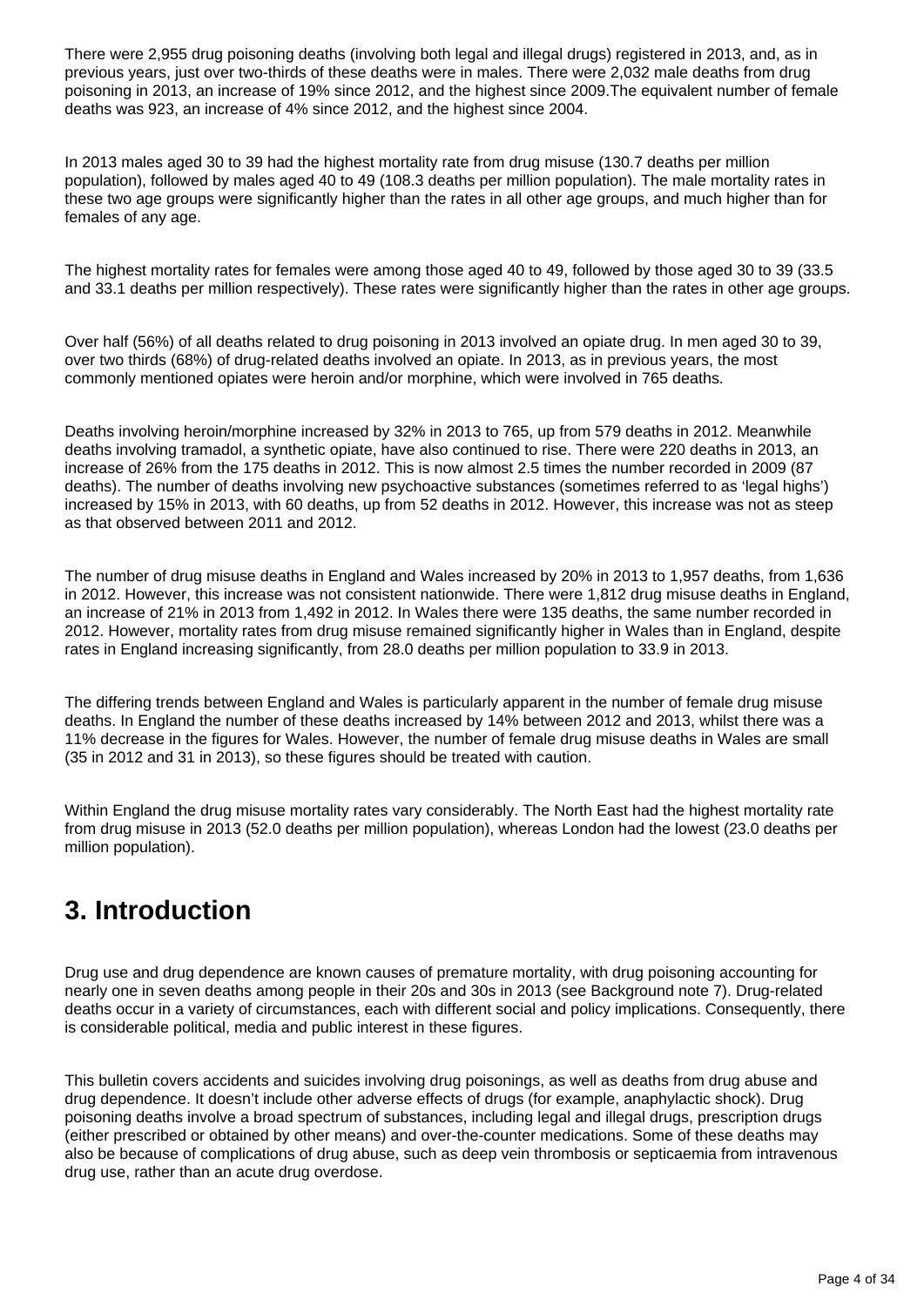The figures presented here are for deaths registered each year, rather than deaths occurring each year. Almost all drug-related deaths are certified by a coroner. Due to the length of time it takes a coroner to complete an inquest, just over half of drug-related deaths registered in 2013 will have actually occurred prior to 2013. See the 'Impact of registration delays on drug-related deaths' section below for more information.

## <span id="page-4-0"></span>**4. Methodological changes**

### **Misuse indicator**

ONS have implemented a revision to the definition of the drugs misuse indicator for the 2013 data onwards and a back series has been provided for comparison purposes. The definition of this indicator includes (a) deaths where the underlying cause is drug abuse or drug dependence, and (b) deaths where the underlying cause is drug poisoning and where any of the substances controlled under the Misuse of Drugs Act 1971 are involved. This definition has been adopted across the UK.

To ensure the drug misuse data reported in this bulletin includes deaths involving all drugs recently added to the list of substances controlled under the Misuse of Drugs Act 1971, 20 new drugs have been added to the definition. These include tramadol and 3,4-methylenedioxy-N,N-dimethylamphetamine (MDDA). For the full list of additional misuse drugs included in the revised definition see Background note 6. Figures for all previous years (1993 to 2012) have been revised to allow comparison for statistical purposes across the entire time series.

Inevitably, this revision has caused the number of drug misuse deaths in England and Wales to increase, with the increase being greatest in the most recent years. For example, only three additional deaths were classified as due to drug misuse in 1995, rising to an extra 140 in 2012.

The revision has also led to drug misuse mortality rates increasing over the time series, as there are more deaths related to these newly classified drugs with no change to the underlying population estimates. The largest increase in the drug misuse mortality rate for regions was in Yorkshire and Humber in 2012 (30.1 to 33.8 deaths per million population in 2012) and the East Midlands (from 20.7 to 23.8 deaths per million population in 2012). Additionally, for both males and females, the largest increase in the mortality rate occurred in the 40 to 49 age group.

All figures for drug misuse have been calculated using the revised drugs misuse indicator. A separate set of [reference tables with figures calculated using the previous misuse](http://www.ons.gov.uk/ons/about-ons/business-transparency/freedom-of-information/what-can-i-request/published-ad-hoc-data/health/index.html) are available on the ONS website.

### **2013 European standard population**

The European Standard Population (ESP) is an artificial population structure used to weight mortality or incidence data to produce age-standardised rates, to comparisons across populations that may have different age and sex structures. The 2013 ESP takes account of changes in the EU population, providing a more current, methodologically sound and acceptable basis to calculate age standardised rates ([Office for National Statistics](http://www.ons.gov.uk/ons/index.html)). The previously used 1976 ESP and the 2013 ESP differ in two ways. Firstly, the 2013 ESP gives the populations in older age groups greater weighting than the 1976 ESP. Secondly, the age distribution of the 1976 ESP had an upper limit of 85 years and over, while the 2013 ESP is further disaggregated to include age groups 85 to 89, 90 to 94 and 95 and over. However, since population estimates of assured quality are not readily available for the 95 and over age group, and differences between ASRs calculated using 90+ and 95+ as the upper age group are not significant (for either sex), ONS recommends that National Statistics outputs are produced using the 2013 ESP with the 90-94 age group aggregated to 90 and over.

The impact of implementing the 2013 ESP has been that that drug poisoning mortality rates have increased slightly for females over all years with the largest increase in 1993 of 3.3 deaths per million population. For males the difference ranges from a decrease of 2.2 deaths per million population in 1998 to an increase of 0.9 deaths per million in 2011. For drug misuse, again the rates for females increased in every year with the largest increase in 1993, of 1.1 deaths per million. For males, the mortality rate related to drug misuse decreased in every year, with the largest decrease in 2002 of 3.2. This is because the 2013 ESP gives a higher weight to those in the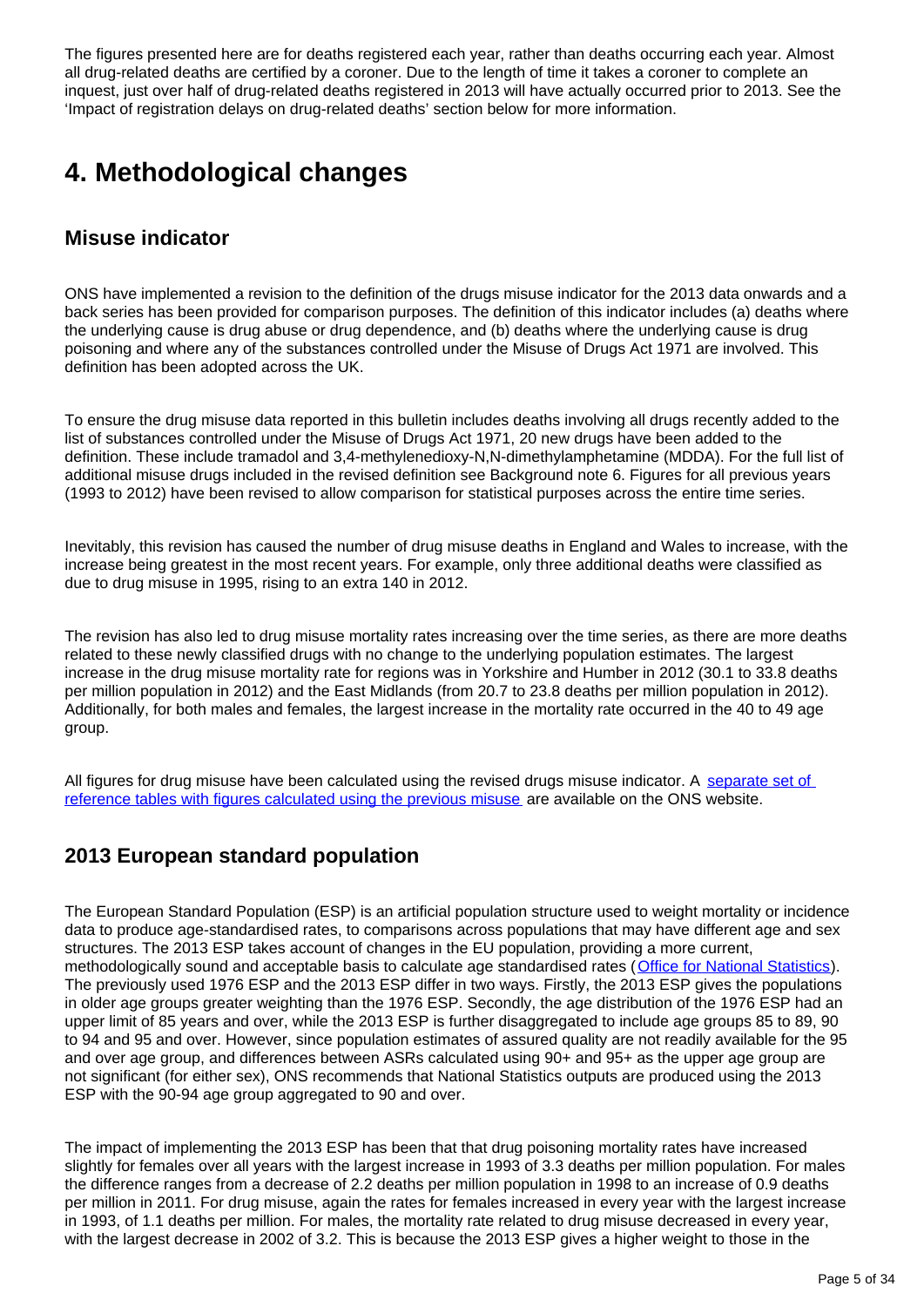higher age groups. Males dying due to drug poisoning tend to be younger than females which explains the different impact for the different sexes. When looking at the figures for substances mentioned on death certificates, the female mortality rate with the largest change was for paracetamol in 2004, an increase of 1.4 deaths per million. For males the largest change was for heroin/morphine in 2001, a decrease of 2.4 deaths per million. Again this will relate to the age groups most associated with these substances.

All age standardised rates in this report have been calculated using the 2013 ESP, with revisions provided back to 1993. ONS have published a study on the impact of calculating mortality rates using the 2013 European [Standard Population on causes of death](http://www.ons.gov.uk/ons/guide-method/user-guidance/health-and-life-events/revised-european-standard-population-2013--2013-esp-/index.html).

## <span id="page-5-0"></span>**5. Policy context**

The current Government drug strategy, 'Reducing demand, restricting supply, building recovery: supporting people to live a drug-free life' ([Home Office, 2010\)](https://www.gov.uk/government/uploads/system/uploads/attachment_data/file/98026/drug-strategy-2010.pdf), highlights preventing drug-related deaths as one of the key outcomes that recovery-oriented services should be focused on. In April 2013 responsibility for public health – including drug and alcohol prevention and treatment – passed from the NHS to local authorities.

Patterns of drug use change over time. For instance, in recent years people have been taking new psychoactive substances, including so-called 'legal highs'. In response to this, a Government review of NPS looking at the nature of the market and legislative and operational responses is due to report this year. There is also an increased emphasis on drug prevention alongside drug treatment across all substances and drug using cohorts. Misuse of prescription drugs continues to attract attention and tighter prescribing rules for tramadol were introduced in 2014.

In February 2013, the [Welsh](http://wales.gov.uk/topics/housingandcommunity/safety/substancemisuse/publications/dplan/?lang=en) Government published the Substance Misuse Delivery Plan 2013–2015 (Welsh [Government, 2013\)](http://wales.gov.uk/topics/housingandcommunity/safety/substancemisuse/publications/dplan/?lang=en), which included the specific target of 'reducing the number of substance misuse related deaths and non-fatal overdoses/alcohol poisonings in Wales'. To support this, *guidance for undertaking fatal and* [non-fatal drug poisoning reviews](http://www.wales.gov.uk/substancemisuse) has been developed and is now available on the Welsh Government website. The Welsh Government are now working with partners to implement the guidance.

### <span id="page-5-1"></span>**6. Uses made of this data**

The figures contained in this bulletin are used by a range of public bodies, such as Public Health England (PHE), the Department of Health (DH) and the Welsh Government to evaluate the effectiveness of various drug strategies.

In April 2013, the key functions of the National Treatment Agency for Substance Misuse were transferred into PHE, and they have linked ONS data on drug-related deaths with data from the National Drug Treatment Monitoring System (NDTMS). This is to investigate the timing of drug-related deaths in relation to treatment history. This research will also examine risk factors associated with these deaths and carry out comparisons of areas.

The Welsh Government and Public Health Wales are linking ONS data to information on the distribution and coverage of the [National Take-Home Naloxone \(THN\) programme](http://wales.gov.uk/about/aboutresearch/social/latestresearch/naloxoneproject/?lang=en). This will be used to evaluate whether the THN program is having an impact on the number of drug-related deaths in Wales, and also to identify areas requiring further focus.

The European Monitoring Centre for Drugs and Drug Addiction (EMCDDA) combines data for England and Wales from the ONS drug poisoning database with data from Scotland and Northern Ireland to publish UK figures. This allows comparisons to be made with other European countries. The 2013 EMCDDA statistical bulletin shows that the drug-related mortality rate in the UK was the fourth highest in Europe ( [EMCDDA, 2013\)](http://www.emcdda.europa.eu/stats13#drd:displayTables). However, caution should be applied when making international comparisons, because of differences in definitions and the quality of reporting.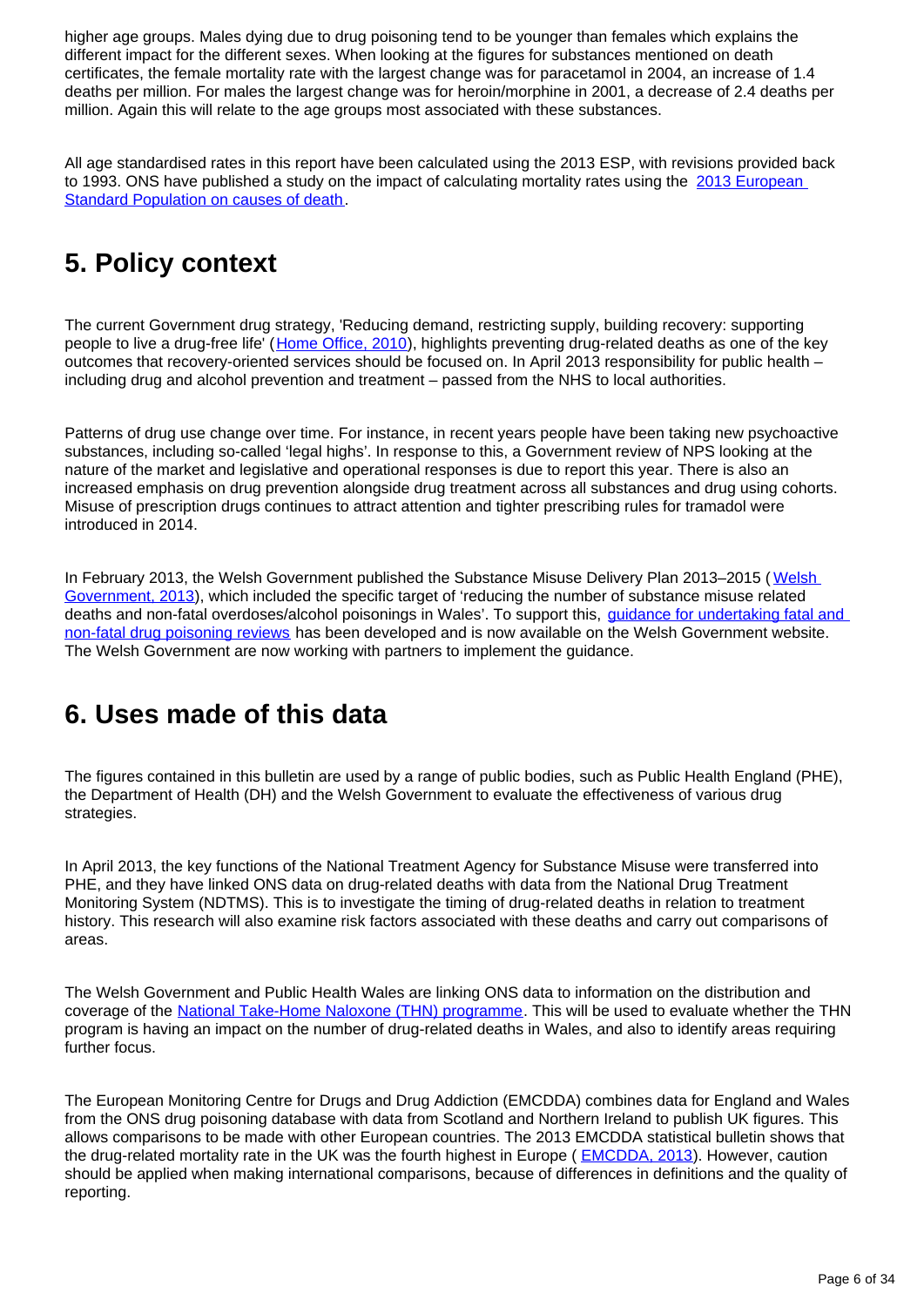ONS drug poisoning data are also used by academic researchers. For example, analysis of this data by the Centre for Suicide Research at the University of Oxford revealed that there was a major reduction in deaths involving co-proxamol following its withdrawal in 2005, with no evidence of an increase in deaths involving other analgesics, apart from oxycodone ([Hawton et al, 2012\)](http://www.plosmedicine.org/article/info%3Adoi%2F10.1371%2Fjournal.pmed.1001213). Updated data on deaths involving co-proxamol and other analgesics are shown in Reference Table 6a.

## <span id="page-6-0"></span>**7. Number of deaths from drug poisoning**

There were 2,955 drug poisoning deaths (involving both legal and illegal drugs) registered in 2013. This is the highest since 2001, and represents an increase of 14% since 2012. As in previous years, the majority (just over two-thirds) of these deaths were in males. There were 2,032 male deaths from drug poisoning in 2013, an increase of 19% since 2012, and the highest since 2009. The equivalent number of female deaths has been steadily rising since 2009, and rose to 923 in 2013. This is an increase of 4% since 2012.

### **Table 1: Number of deaths from drug-related poisoning and drug misuse, by sex, England and Wales, deaths registered between 2009–2013**

### England and Wales

|                   |                    |         |             | Deaths  |
|-------------------|--------------------|---------|-------------|---------|
|                   | All drug poisoning |         | Drug misuse |         |
| Registration year | Males              | Females | Males       | Females |
| 2009              | 2,098              | 780     | 1,572       | 404     |
| 2010              | 1,890              | 857     | 1,446       | 457     |
| 2011              | 1,772              | 880     | 1,267       | 470     |
| 2012              | 1,706              | 891     | 1,177       | 459     |
| 2013              | 2,032              | 923     | 1,444       | 513     |

Source: Office for National Statistics

Notes:

1. Age-standardised mortality rates per 1 million population have been revised using the the 2013 European Standard Population. More details can be found in the 'Methodological changes' section of this bulletin.

2. The drug misuse indicator was revised in 2014 with 20 new substances. Therefore figures for drug misuse may not match those previously published. More details can be found in the 'Methodological changes' section of this bulletin.

3. Cause of death was defined using the International Classification of Diseases, Tenth Revision (ICD-10). The underlying cause of death codes used to select deaths related to drug poisoning and drug misuse are shown in Background notes 4 and 5.

4. Figures for England and Wales include deaths of non-residents.

5. Figures are for deaths registered, rather than deaths occurring in each calendar. Due to the length of time it takes to complete a coroner's inquest, it can take months or even years for a drug-related death to be registered. More details can be found in the 'Impact of registration delays on drug-related deaths' section below.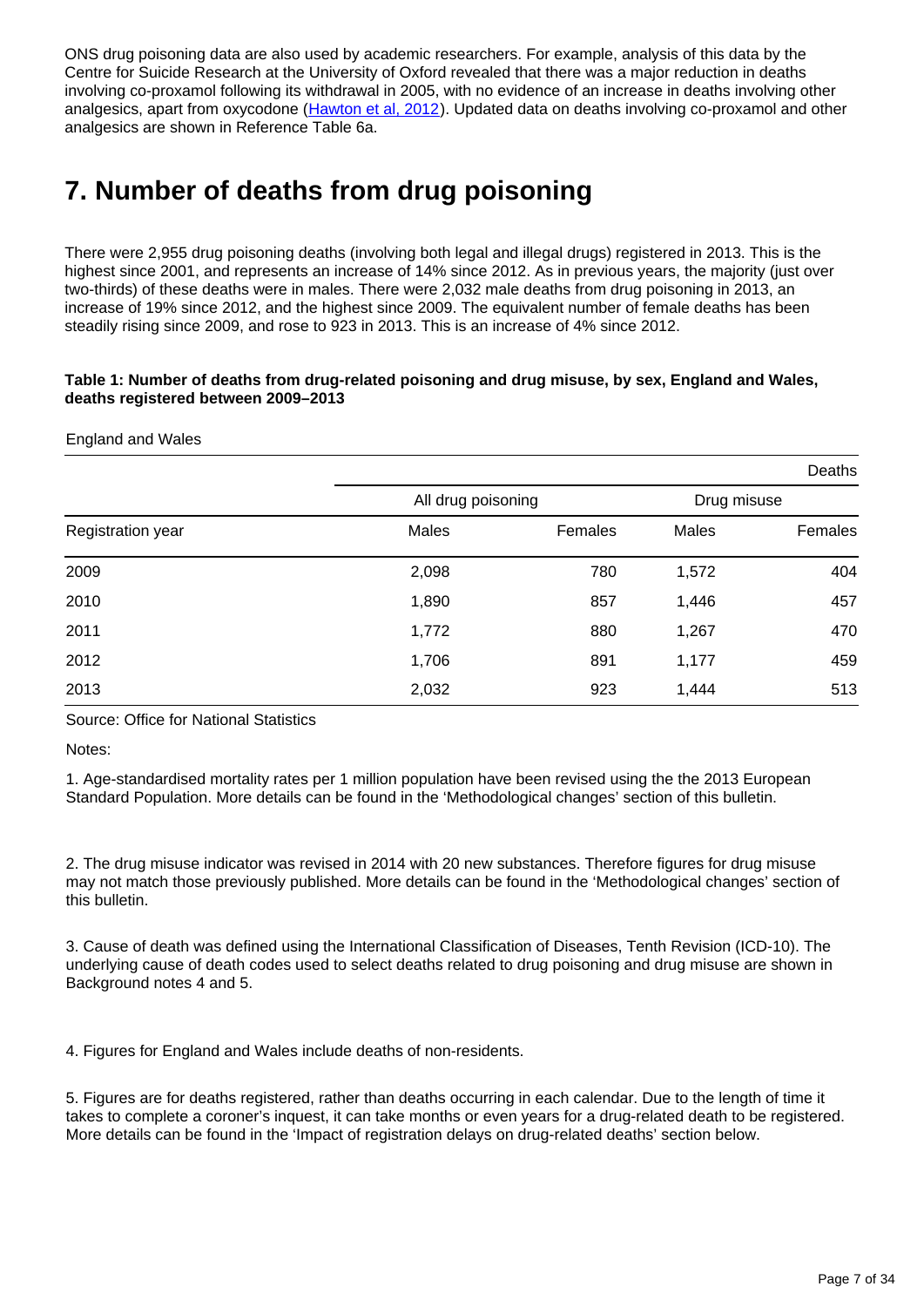### <span id="page-7-0"></span>**8. Number of drug-related deaths by underlying cause**

In January 2011, ONS introduced a new version of ICD-10 (software version 2010) which replaced the version introduced in 2001 (version 2001.2). This means figures for 2011 onwards by underlying cause will not be directly comparable with figures for 2001 to 2010. More information about the impact of this coding change on drugrelated deaths statistics can be found in last year's [statistical bulletin.](http://www.ons.gov.uk/ons/rel/subnational-health3/deaths-related-to-drug-poisoning/2012/stb---deaths-related-to-drug-poisoning-2012.html)

In both males and females, the largest proportion of drug-related deaths were from accidental poisonings (66% of all drug poisoning deaths in males and 55% in females). In males the number of accidental poisonings increased by 22%, from 1,104 deaths in 2012 to 1,351 deaths in 2013. There was no increase in male drug poisoning deaths between 2011 and 2012. In females, accidental poisonings increased by 17%, from 437 deaths in 2012 to 511 deaths in 2013.

In females, 41% of all drug poisoning deaths were suicides (defined as intentional self-poisoning or poisoning of undetermined intent). In 2013, the number of female drug-related suicides decreased by 9%, from 422 deaths in 2012 to 383 deaths in 2013. It is too early to say whether this marks the end of the continuing upward trend since 2009. In males, 29% of all drug poisoning deaths were suicides. The number of deaths rose by 12% in 2013 from 525 deaths in 2012 to 587 deaths, following a decrease between 2011 and 2012. This is the highest number of drug-related male suicides since 2005.

In males, the number of deaths where the underlying cause was a mental and behavioural disorder due to drug use increased by 28% from 86 deaths in 2012 to 92 deaths in 2013. It is not clear what has caused this increase in males, and it may be as a result of random fluctuation, given the fall in deaths between 2011 and 2012. There was no increase in the equivalent number for females, with the number of deaths staying at 29 in 2013, following a large increase between 2011 and 2012.

### **Table 2: Number of deaths from drug-related poisoning by underlying cause, males, England and Wales, deaths registered between 2009–2013**

England and Wales

|                                                                                                                     |                               |     |                       | Deaths (Males) |               |
|---------------------------------------------------------------------------------------------------------------------|-------------------------------|-----|-----------------------|----------------|---------------|
| Underlying cause of death                                                                                           | 2009 2010 2011 2012 2013      |     |                       |                |               |
| All drug poisoning deaths                                                                                           | 2,098 1,890 1,772 1,706 2,032 |     |                       |                |               |
| Mental and behavioural disorders due to drug use (excluding alcohol and tobacco)                                    | 586                           | 504 | 86                    | 72             | 92            |
| Accidental poisoning by drugs, medicaments and biological substances                                                | 983                           |     | 899 1,107 1,104 1,351 |                |               |
| Intentional self-poisoning and poisoning of undetermined intent, by drugs,<br>medicaments and biological substances | 524                           | 482 | 576                   | 525 587        |               |
| Assault by drugs, medicaments and biological substances                                                             | 5                             | 5   | 3                     | 5              | $\mathcal{P}$ |

Source: Office for National Statistics

Notes:

1. Underlying cause of death was defined using the International Classification of Diseases, Tenth Revision (ICD-10) codes given in Background note 4.

2. In January 2011 ONS introduced a new version of ICD-10, so figures for 2011 onwards are not directly comparable with figures for 2008–10. More information can be found in the 2011 drug-related deaths statistical bulletin: www.ons.gov.uk/ons/rel/subnational-health3/deaths-related-to-drug-poisoning/2011/stb-deaths-relatedto-drug-poisoning-2011.html#tab-ICD-coding-changes-implemented-in-2011.

3. Figures for England and Wales include non-residents.

4. Figures are for deaths registered, rather than deaths occurring in each calendar year. Due to the length of time it takes to complete a coroner's inquest, it can take months or even years for a drug-related death to be registered. More details can be found in the 'Impact of registration delays on drug-related deaths' section below.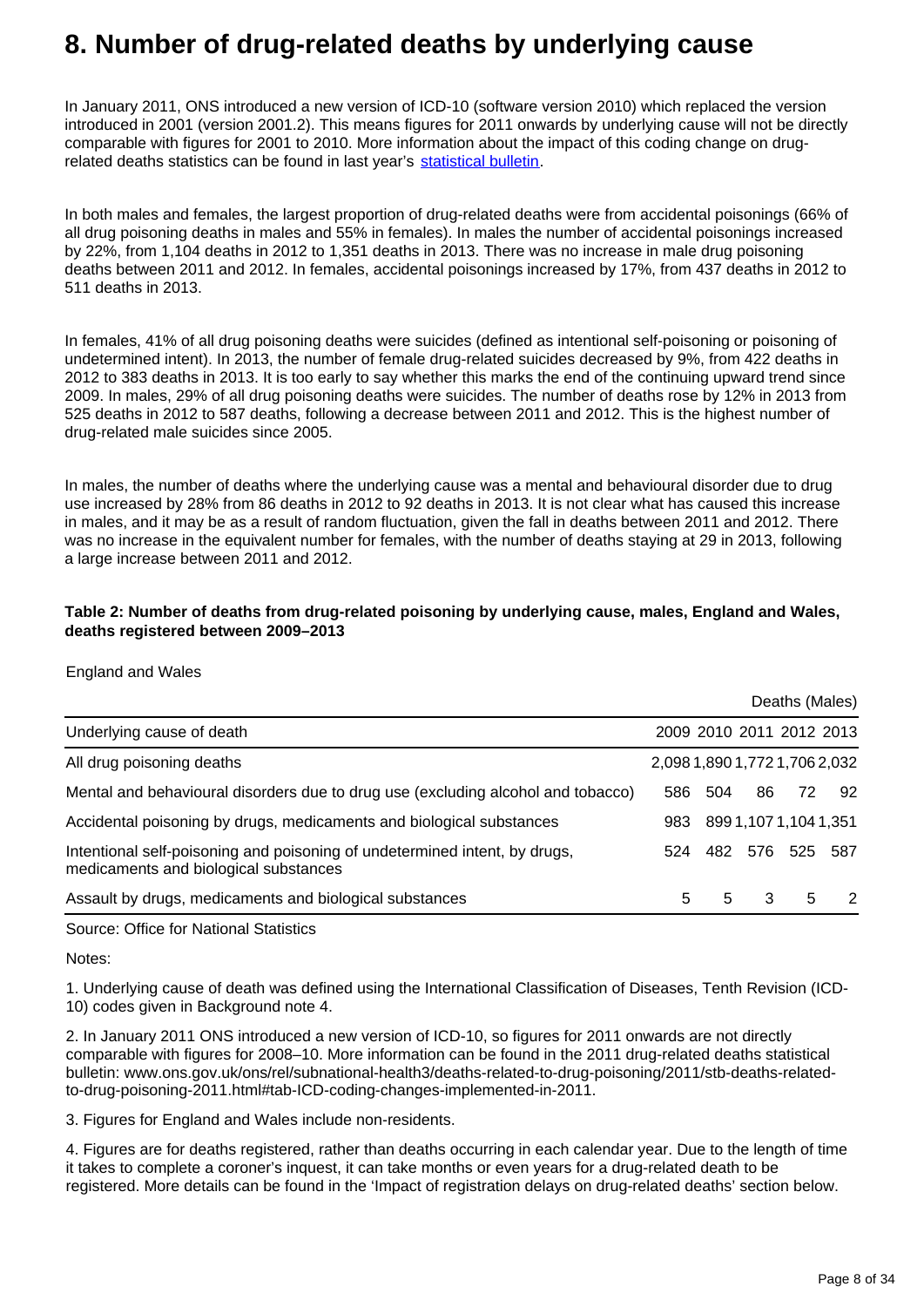### **Table 3: Number of deaths from drug-related poisoning by underlying cause, females, England and Wales, deaths registered between 2009–2013**

England and Wales

|                                                                                                                     |                          |     | Deaths (Females)        |    |      |
|---------------------------------------------------------------------------------------------------------------------|--------------------------|-----|-------------------------|----|------|
| Underlying cause of death                                                                                           | 2009 2010 2011 2012 2013 |     |                         |    |      |
| All drug poisoning deaths                                                                                           | 780-                     | 857 | 880 891 923             |    |      |
| Mental and behavioural disorders due to drug use (excluding alcohol and tobacco)                                    | 101                      | 96. | 17                      | 29 | - 29 |
| Accidental poisoning by drugs, medicaments and biological substances                                                |                          |     | 305 369 445 437 511     |    |      |
| Intentional self-poisoning and poisoning of undetermined intent, by drugs,<br>medicaments and biological substances |                          |     | 374 391 418 422 383     |    |      |
| Assault by drugs, medicaments and biological substances                                                             | $\Omega$                 |     | $\overline{\mathbf{0}}$ | -3 | - 0  |

Source: Office for National Statistics

Notes:

1. Underlying cause of death was defined using the International Classification of Diseases, Tenth Revision (ICD-10) codes given in Background note 4.

2. In January 2011 ONS introduced a new version of ICD-10, so figures for 2011 onwards are not directly comparable with figures for 2008–10. More information can be found in the 2011 drug-related deaths statistical bulletin: www.ons.gov.uk/ons/rel/subnational-health3/deaths-related-to-drug-poisoning/2011/stb-deaths-relatedto-drug-poisoning-2011.html#tab-ICD-coding-changes-implemented-in-2011.

3. Figures for England and Wales include non-residents.

4. Figures are for deaths registered, rather than deaths occurring in each calendar year. Due to the length of time it takes to complete a coroner's inquest, it can take months or even years for a drug-related death to be registered. More details can be found in the 'Impact of registration delays on drug-related deaths' section below.

### <span id="page-8-0"></span>**9. Number of deaths related to drug misuse**

The definition of this indicator includes (a) deaths where the underlying cause is drug abuse or drug dependence, and (b) deaths where the underlying cause is drug poisoning and where any of the substances controlled under the Misuse of Drugs Act 1971 are involved. This definition has been used across the UK.

In 2013, there were 1,957 drug misuse deaths, an increase of 20% from 1,636 deaths in 2012 following a decrease over the last two years. While there was a sharp increase in the number of drug misuse deaths in England, there remains no change to the number of drug misuse deaths in Wales. The number of drug misuse deaths in England rose by 21% from 1,492 deaths in 2012 to 1,812 in 2013, the highest figure since 2009. During this 2-year period, the number of drug misuse deaths in Wales stayed at 135 deaths each year.

Since 1993 there has been an upward trend in the proportion of drug poisoning deaths that were related to drug misuse for both males and females. In males this proportion peaked in 2010 at 77%, but fell to 71% in 2013. The proportion of female drug poisoning deaths that were related to drug misuse was highest in 2013 at 56%.

### <span id="page-8-1"></span>**10. Mortality rates for all drug related poisonings and drug misuse**

In 2013, there was an increase in all drug poisoning and drug misuse deaths for both males and females. This may be related to variation in the street purity of heroin over time. For more information, see the 'heroin and morphine' section below. As in previous years, mortality rates from all drug poisoning and drug misuse were significantly higher in males than in females. The Crime Survey for England and Wales showed that 'men were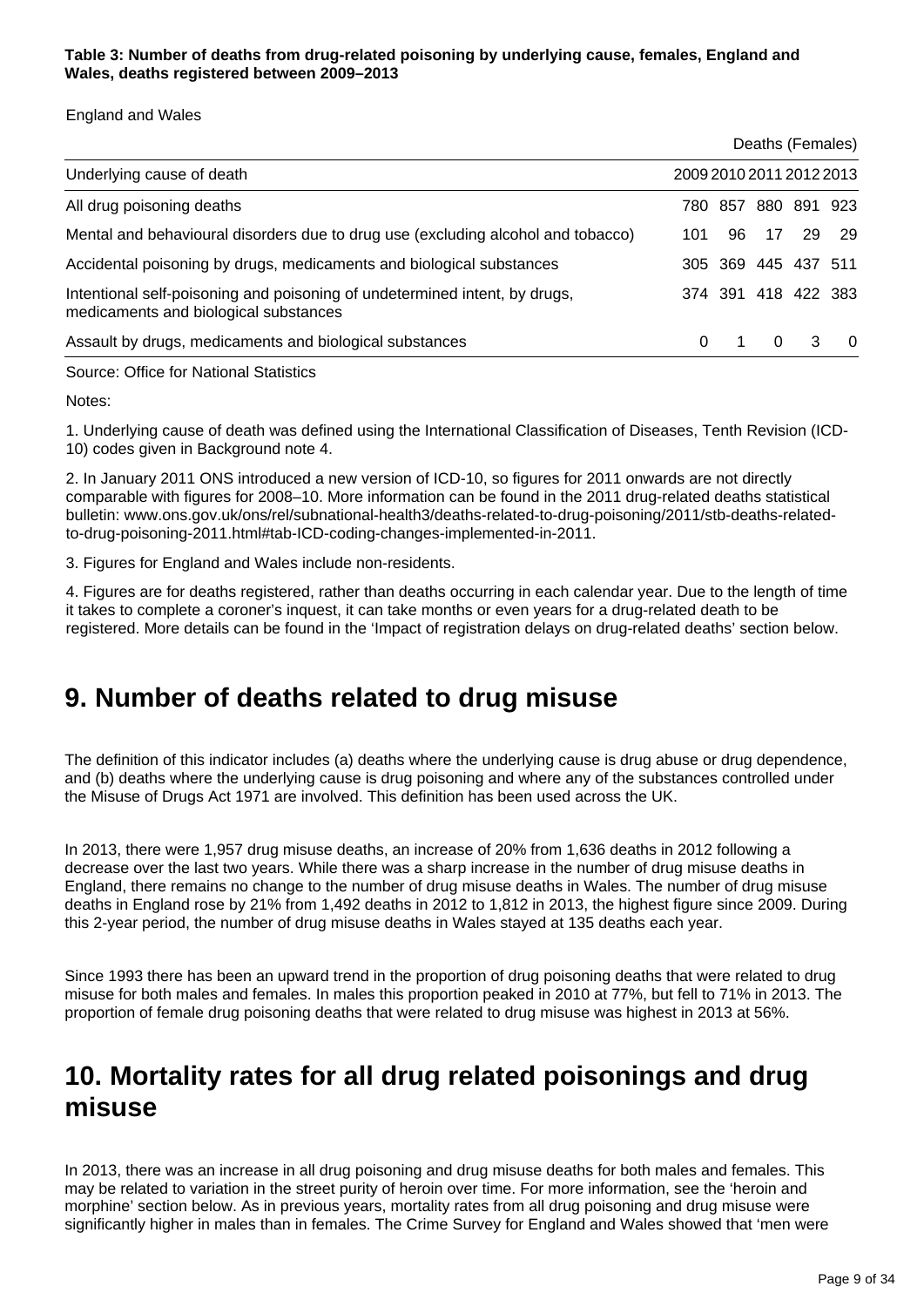three times as likely as women to report frequent drug use' in 2012/13 ([Home Office, 2013\)](http://www.gov.uk/government/publications/drug-misuse-findings-from-the-2012-to-2013-csew/drug-misuse-findings-from-the-2012-to-2013-crime-survey-for-england-and-wales). This partly explains the higher mortality rate from drug misuse in males. However, this cannot be the only explanation, as more than 30% of drug poisoning deaths are not related to drug misuse.

The male mortality rate for all drug-related poisonings rose steeply from 1993 and peaked in 1999. Since then mortality rates have been lower but there have been large fluctuations over the years, especially over the 11-year period of 1999–2009. The rate dropped significantly between 2009 and 2010 (see Background note 14 for an explanation of statistical significance) and steadily decreased each year until 2013. The trend was then reversed, and there was a significant rise in the male mortality rate for all drug-related poisonings to 73.3 deaths per million population.

In contrast, between 1993 and 2004 trends in female mortality rates from drug poisoning were relatively stable. From 2004 rates began to decline, reaching their lowest level in 2007 (26.6 deaths per million population). Female mortality rates have steadily increased each year since 2009, reaching 32.7 deaths per million population in 2013.

The male mortality rate from drug misuse is variable but follows a similar pattern to that of the all drug poisonings. The mortality rate peaked in 2009 at 55.9 deaths per million population, and then decreased each year until 2013. Rates then increased from 42.0 in 2012 to 51.5 deaths per million population in 2013. Similar patterns have been observed between 1998 and 2009.

Despite some annual fluctuations, the female mortality rate from drug misuse has steadily increased since 1993. The mortality rate increased to 16.5 deaths per million population in 2008, then dropped in 2009, before increasing again between 2009 and 2010. Between 2010 and 2012, the female mortality rate from drug misuse remained relatively stable then in 2013 increased to a new peak of 18.1 deaths per million population.

Figure 1 illustrates that over time the drug misuse mortality rate for each sex has gradually become closer to the all drugs poisoning mortality rate for each sex, so showing the proportion of all drug poisoning deaths that can be explained by drug misuse has increased over time.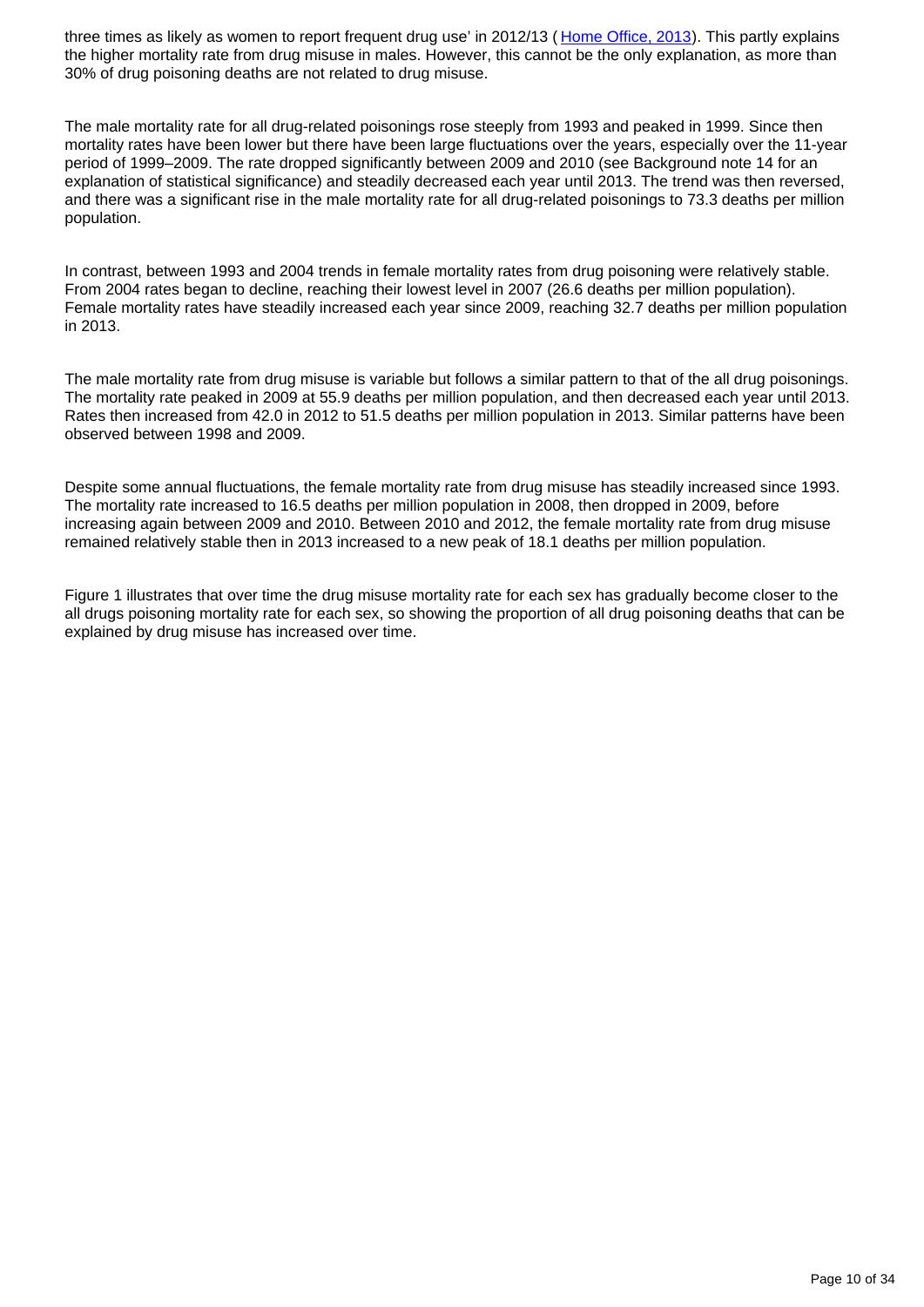### **Figure 1: Age-standardised mortality rates for deaths related to drug poisoning and drug misuse, by sex, deaths registered in 1993–2013**

#### **England and Wales**



#### **Source: Office for National Statistics**

#### **Notes:**

- 1. Age-standardised mortality rates per 1 million population have been revised using the the 2013 European Standard Population. Age-standardised rates are used to allow comparison between populations which may contain different proportions of people of different ages. More details can be found in the 'Methodological changes' section of this bulletin.
- 2. The drug misuse indicator was revised in 2014 with 20 new substances. Therefore figures for drug misuse may not match those previously published. A full back series has been revised to allow for comparability.
- 3. The lower and upper confidence limits have been provided. These form a confidence interval, which is a measure of the statistical precision of an estimate and shows the range of uncertainty around the estimated figure. Calculations based on small numbers of events are often subject to random fluctuations. As a general rule, if the confidence interval around one figure overlaps with the interval around another, we cannot say with certainty that there is more than a chance difference between the two figures.
- 4. Cause of death was defined using the International Classification of Diseases, Ninth Revision (ICD 9) for the years 1993 to 2000 and Tenth Revision (ICD-10) from 2001 onwards. The underlying cause of death codes used to select 'all drug poisonings' and 'drug misuse' deaths are shown in Background note 4. Drug misuse as defined by the current headline indicator shown in Background note 5. Deaths from drug misuse are included in the figures for all drug poisoning.
- 5. Figures for England and Wales include deaths of non-residents.
- 6. Figures are for deaths registered, rather than deaths occurring in each calendar year. Due to the length of time it takes to complete a coroner's inquest, it can take months or even years for a drug-related death to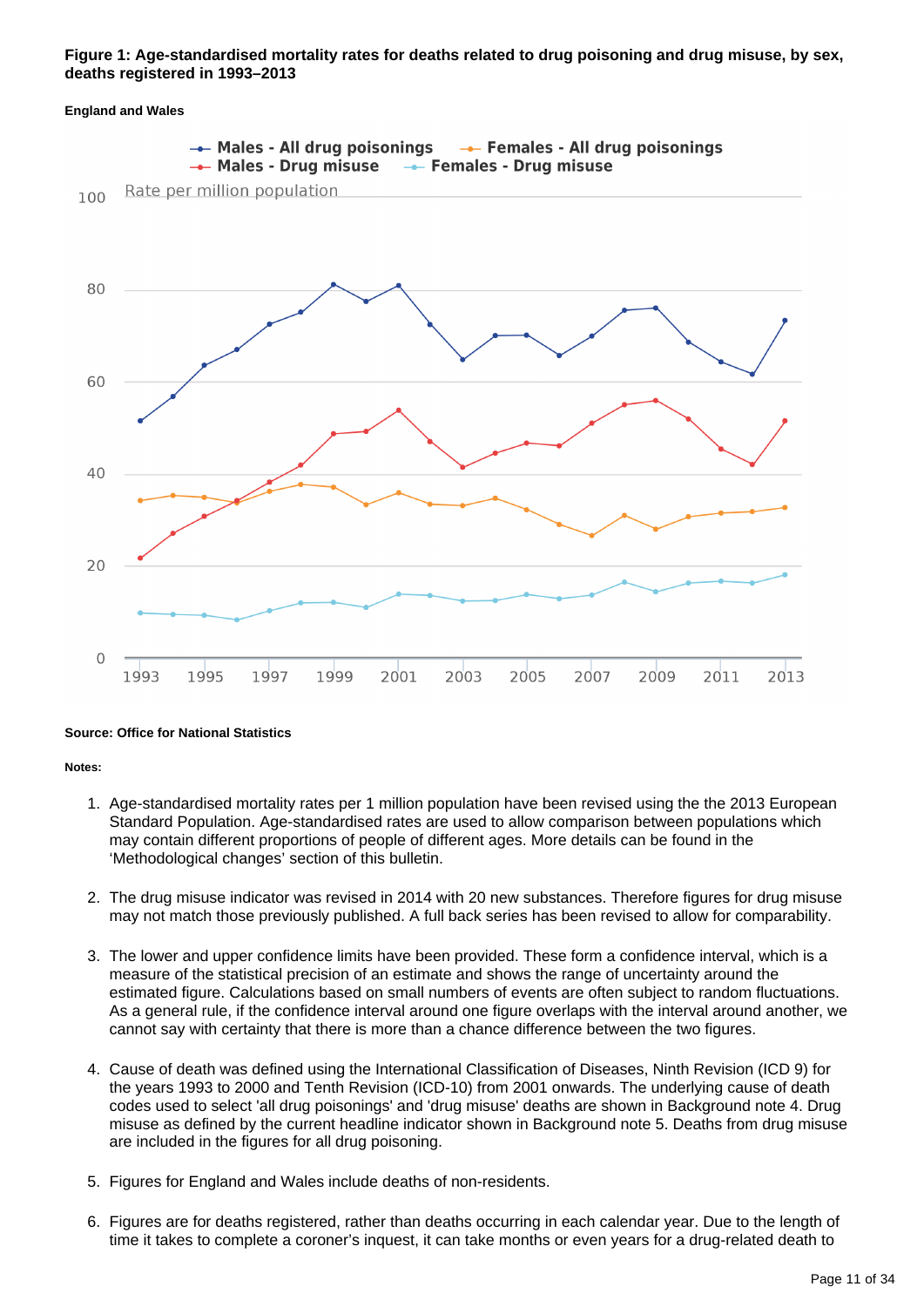be registered. More details can be found in the 'Impact of registration delays on drug-related deaths' section below.

### <span id="page-11-0"></span>**11. Age-specific mortality rates for deaths related to drug misuse**

### **Males**

In 2013 males aged 30 to 39 had the highest mortality rate from drug misuse (130.7 deaths per million population), followed by males aged 40 to 49 (108.3 deaths per million population). This is the highest rate in the 40 to 49 age group on record (which began in 1993). The male mortality rates in these two age groups were significantly higher than the rates in all other age groups, and much higher than females of any age.

There was an increase in the mortality rate from drug misuse across all age groups in 2013. This may be the beginning of a trend following the decline over the previous two years. The largest percentage increase in the male drug misuse mortality rate was for those aged 20 to 29, increasing from 49.2 in 2012 to 63.2 deaths per million population in 2013 (a 29% increase). However, the largest percentage point change occurred in the 30 to 39 age group, increasing from 104.4 to 130.7 deaths per million population (a 26.3 percentage point difference).

Mortality rates in younger males increased from 2.5 in 2012 to 2.9 deaths per million population in 2013. Although an increase from last year, this is still significantly lower than the peak of 11.2 deaths per million population seen in 1997.

Mortality rates in males aged 50 to 69 increased significantly between 1998 and 2010 from 8.1 to 30.0 deaths per million population, and have remained relatively stable since. However, in 2013 mortality rates for males aged 50 to 69 reached a new peak of 34.8.

Male mortality rates in the oldest age group (70 and over) have shown no consistent trends over time. Although rates increased to 10.9 deaths per million population in 2013, this remains relatively low.

This pattern of drug misuse deaths is broadly in line with treatment figures from the National Treatment Agency which showed that as the drug-dependent population ages, the over 40s have become the largest age group starting treatment. In contrast, the number of 18 to 24-year-olds newly entering treatment for heroin and crack use has halved over the period 2008-2012) ([National Treatment Agency, 2012](http://www.nta.nhs.uk/uploads/dtie2012v1.pdf)).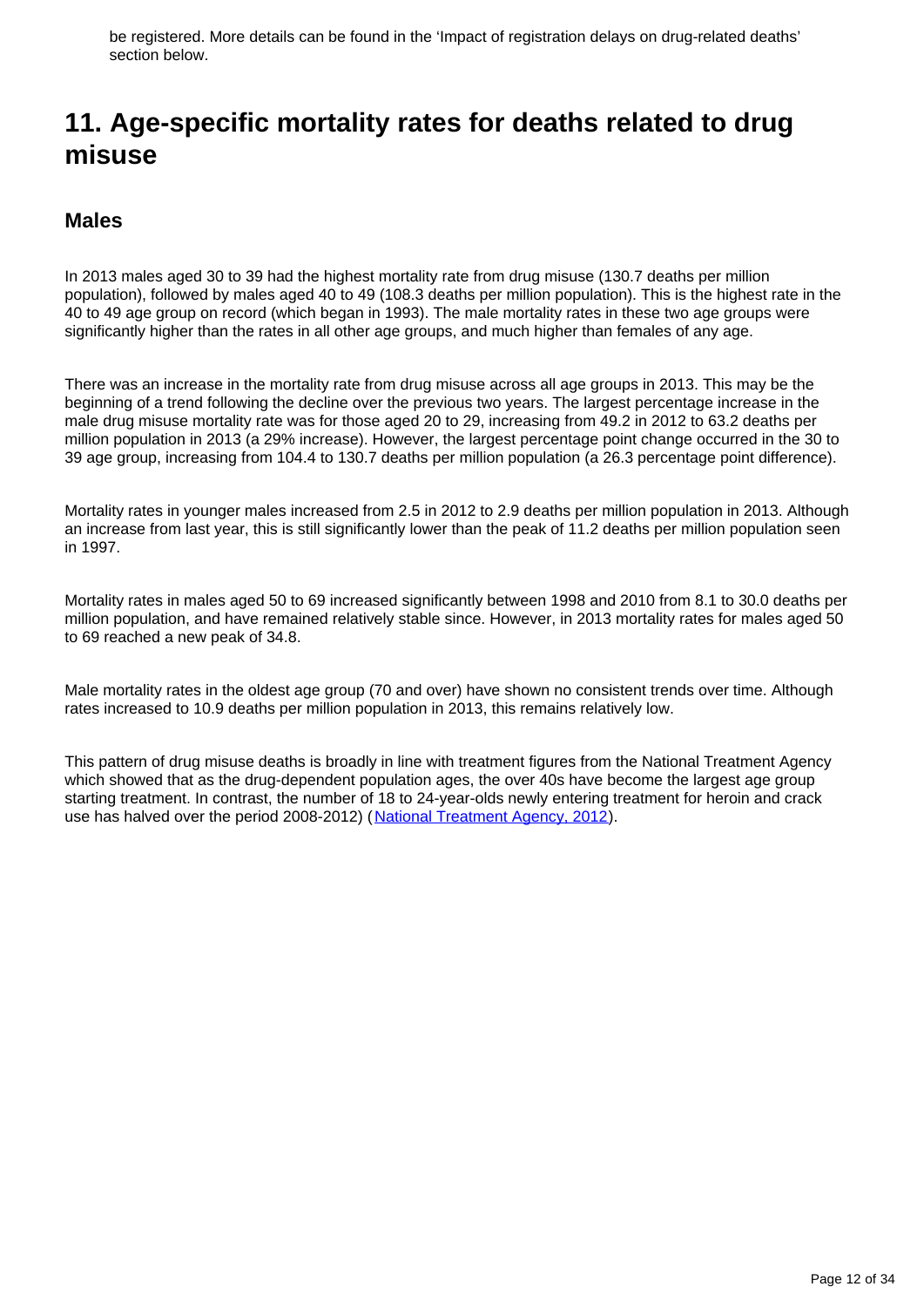### **Figure 2: Age-specific mortality rates for deaths related to drug misuse, males, deaths registered in 2009– 2013**

### $-20-29$  $-$  70 and over  $-$  Under 20  $- 30 - 39$  $-40-49$  $-$  50-69 Rate per million population 175 150 125 100 75 50 25  $\bigcap$  $-25$ 2009  $2010$ 2011 2013 2012

#### **England and Wales**

#### **Source: Office for National Statistics**

#### **Notes:**

- 1. Age-specific mortality rates per 1 million population.
- 2. The drug misuse indicator was revised in 2014 with 20 new substances. Therefore figures for drug misuse may not match those previously published. More details can be found in the 'Methodological changes' section of this bulletin.
- 3. Cause of death was defined using the International Classification of Diseases, Tenth Revision (ICD-10). Deaths were included where the underlying cause was due to drug poisoning and where a drug controlled under the Misuse of Drugs Act 1971 was mentioned on the death certificate. More details on the definition of a death related to drug misuse can be found in Background notes 4 and 5.drug controlled under the Misuse of Drugs Act 1971 was mentioned on the death certificate. More details on the definition of a death related to drug misuse can be found in Boxes 1 and 2 on the Definition page.
- 4. Figures for England and Wales include deaths of non-residents.
- 5. Figures are for deaths registered, rather than deaths occurring in each calendar year. Due to the length of time it takes to complete a coroner's inquest, it can take months or even years for a drug-related death to be registered. More details can be found in the 'Impact of registration delays on drug-related deaths' section below.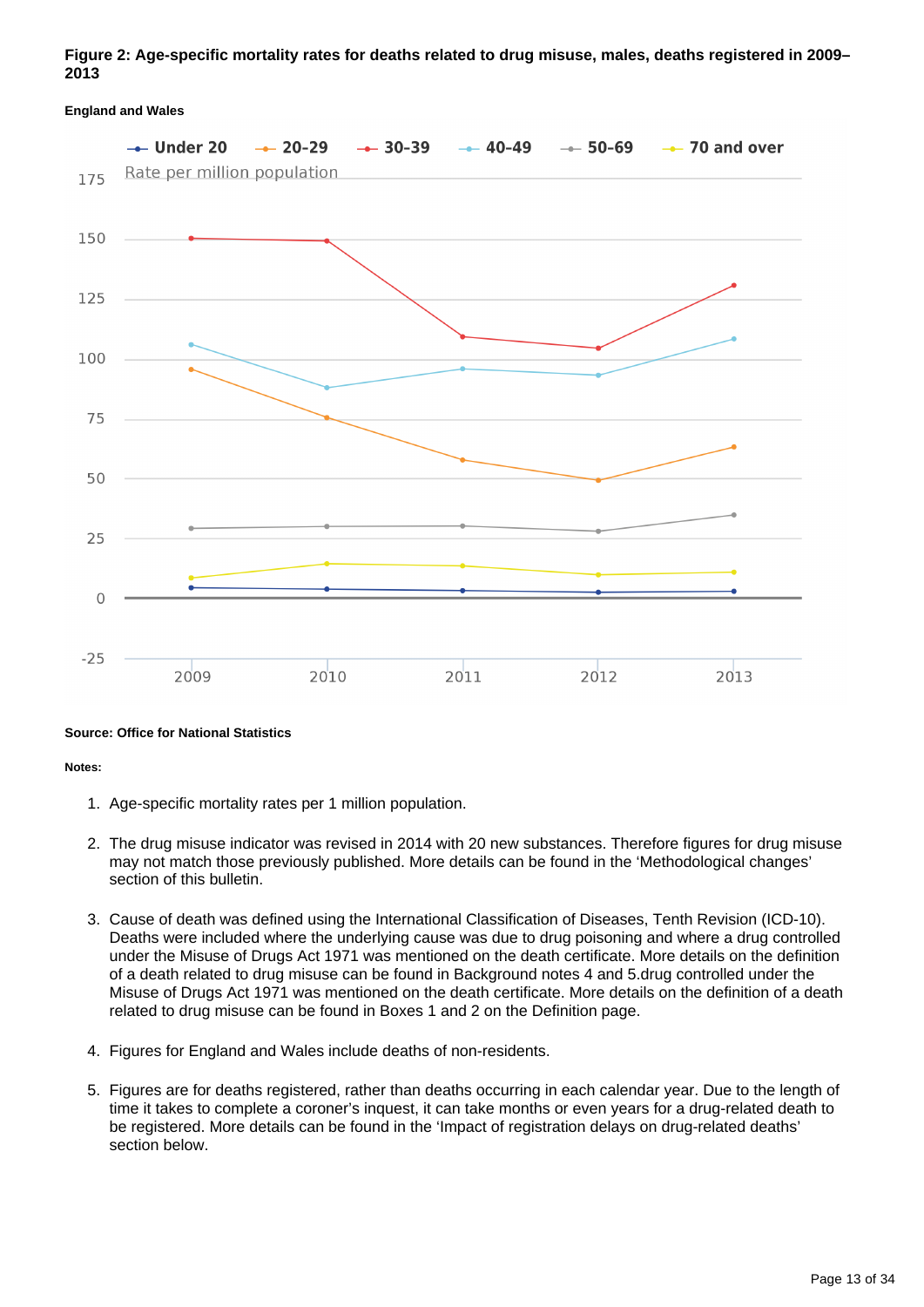### **Females**

In 2013, mortality rates from drug misuse for females were lower than males in every age group except those aged 70 and over (12.7 and 10.9 deaths per million population respectively). The highest rates were among those aged 40 to 49 with 33.5 deaths per million population, followed by those aged 30 to 39 with 33.1 deaths per million population. As with males, mortality rates for women aged 30 to 39 and 40 to 49 were significantly higher than rates for any other age group. In 2013, the mortality rate for women aged 40 to 49 was the highest since records began in 1993.

Overall mortality rates for females rose in every age group in 2013. The largest increase was seen in women aged 20 to 29, where the mortality rate rose from 11.5 to 17.5 deaths per million population. Even with this increase, the mortality rate for females aged 20 to 29 still remains slightly lower than the rate in 50 to 69-yearolds.

The female mortality rate for 50 to 69-year-olds has increased steadily over the last few years and is now at 18.5 deaths per million population – the highest level since records began in 1993. Before 2013, the opposite trend was seen in females aged 20 to 29, where the mortality rate had decreased from 17.1 deaths per million population in 2009 to 11.5 per million in 2012. The mortality rate for the 20 to 29 age group became lower than the 50 to 59 group in 2010 although after the sudden rise in 2013, there is now only one percentage point difference.

As with males, the lowest female mortality rates in 2013 were in those aged under 20 (1.5 deaths per million population) and 70 and over (12.7 deaths per million population).

### **Figure 3: Age-specific mortality rates for deaths related to drug misuse, females, deaths registered in 2009–2013**



### **England and Wales**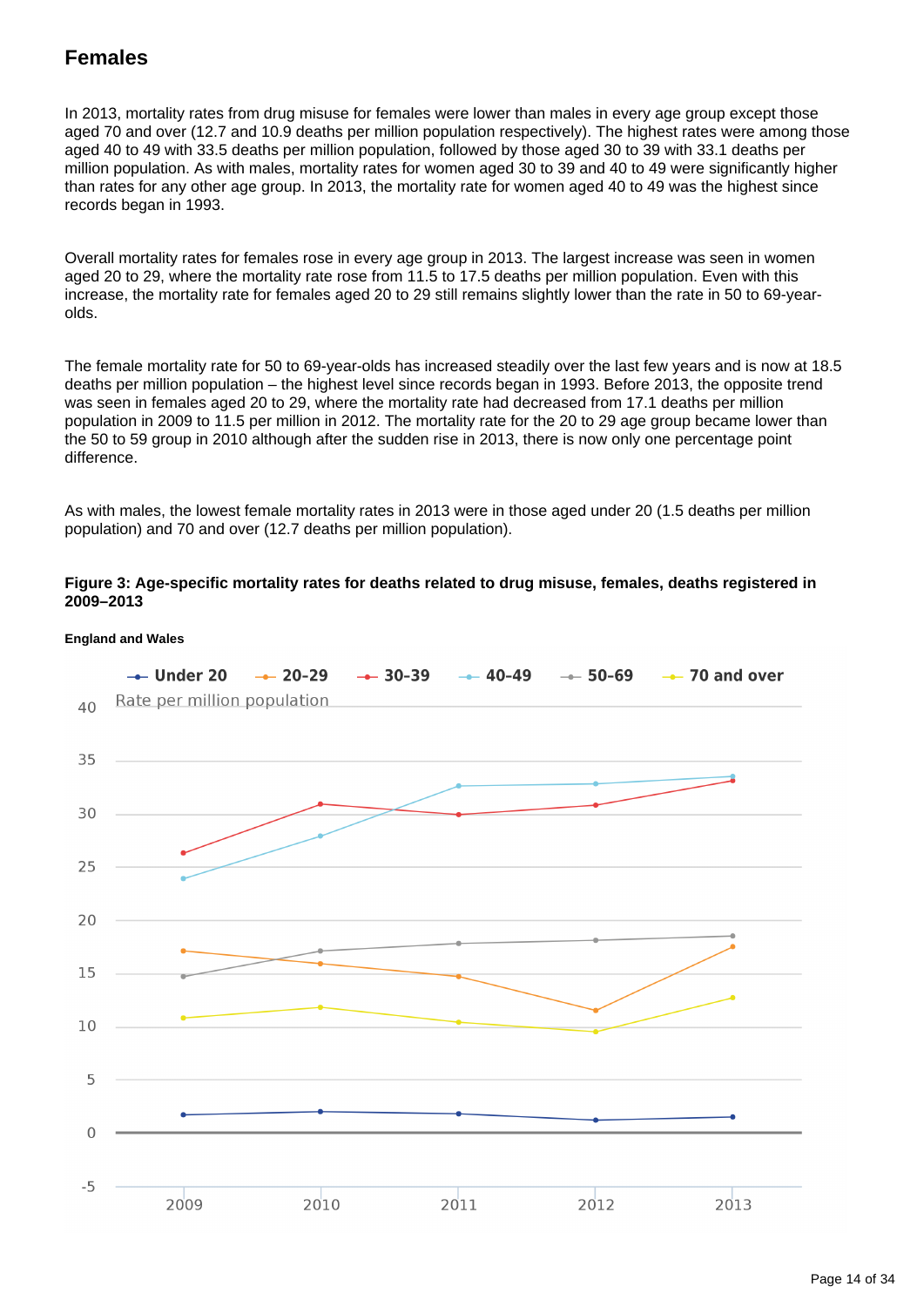#### **Notes:**

- 1. Age-specific mortality rates per 1 million population.
- 2. The drug misuse indicator was revised in 2014 with 20 new substances. Therefore figures for drug misuse may not match those previously published. More details can be found in the 'Methodological changes' section of this bulletin.
- 3. Cause of death was defined using the International Classification of Diseases, Tenth Revision (ICD-10). Deaths were included where the underlying cause was due to drug poisoning and where a drug controlled under the Misuse of Drugs Act 1971 was mentioned on the death certificate. More details on the definition of a death related to drug misuse can be found in Background notes 4 and 5.drug controlled under the Misuse of Drugs Act 1971 was mentioned on the death certificate. More details on the definition of a death related to drug misuse can be found in Boxes 1 and 2 on the Definition page.
- 4. Figures for England and Wales include deaths of non-residents.
- 5. Figures are for deaths registered, rather than deaths occurring in each calendar year. Due to the length of time it takes to complete a coroner's inquest, it can take months or even years for a drug-related death to be registered. More details can be found in the 'Impact of registration delays on drug-related deaths' section below.

### <span id="page-14-0"></span>**12. Drug related deaths involving specific substances**

Figures 4 and 5 give the age-standardised mortality rates where selected substances were mentioned on the death certificate for 2009 to 2013, and Table 4 gives the number of deaths from a wide range of substances. These figures need to be interpreted with caution for the following reasons:

- These figures are based only on information reported on the coroner's death certificate, and may not include every substance involved in the death
- In around 12% of drug poisoning deaths, only a general description is recorded on the coroner's death certificate (such as drug overdose or multiple drug toxicity). Deaths where the certificate contains only nonspecific information cannot contribute to the counts of deaths involving specific substances
- In an additional 40% of all drug poisoning deaths, the death certificate mentions more than one specific drug. Where more than one drug is mentioned, it is not possible to tell which was primarily responsible
- Where more than one drug is mentioned on a death certificate the death will be counted in more than one category in Table 4. For example, if both heroin and methadone are mentioned, the death will be recorded once under heroin and once under methadone. Therefore the numbers for different substances cannot be added together to give a total number of deaths
- Approximately 30% of all drug-related poisoning deaths also contain a mention of alcohol or long-term alcohol abuse (for example, cirrhosis) in addition to a drug

### **Table 4: Number of drug-related deaths where selected substances were mentioned on the death certificate, England and Wales, deaths registered between 2009–2013**

|                           |      |                         |      |      | Deaths |
|---------------------------|------|-------------------------|------|------|--------|
|                           | 2009 | 2010                    | 2011 | 2012 | 2013   |
| All drug poisoning deaths |      | 2,878 2,747 2,652 2,597 |      |      | 2,955  |
| Heroin and Morphine       | 880  | 791                     | 596  | 579  | 765    |
| Methadone                 | 408  | 355                     | 486  | 414  | 429    |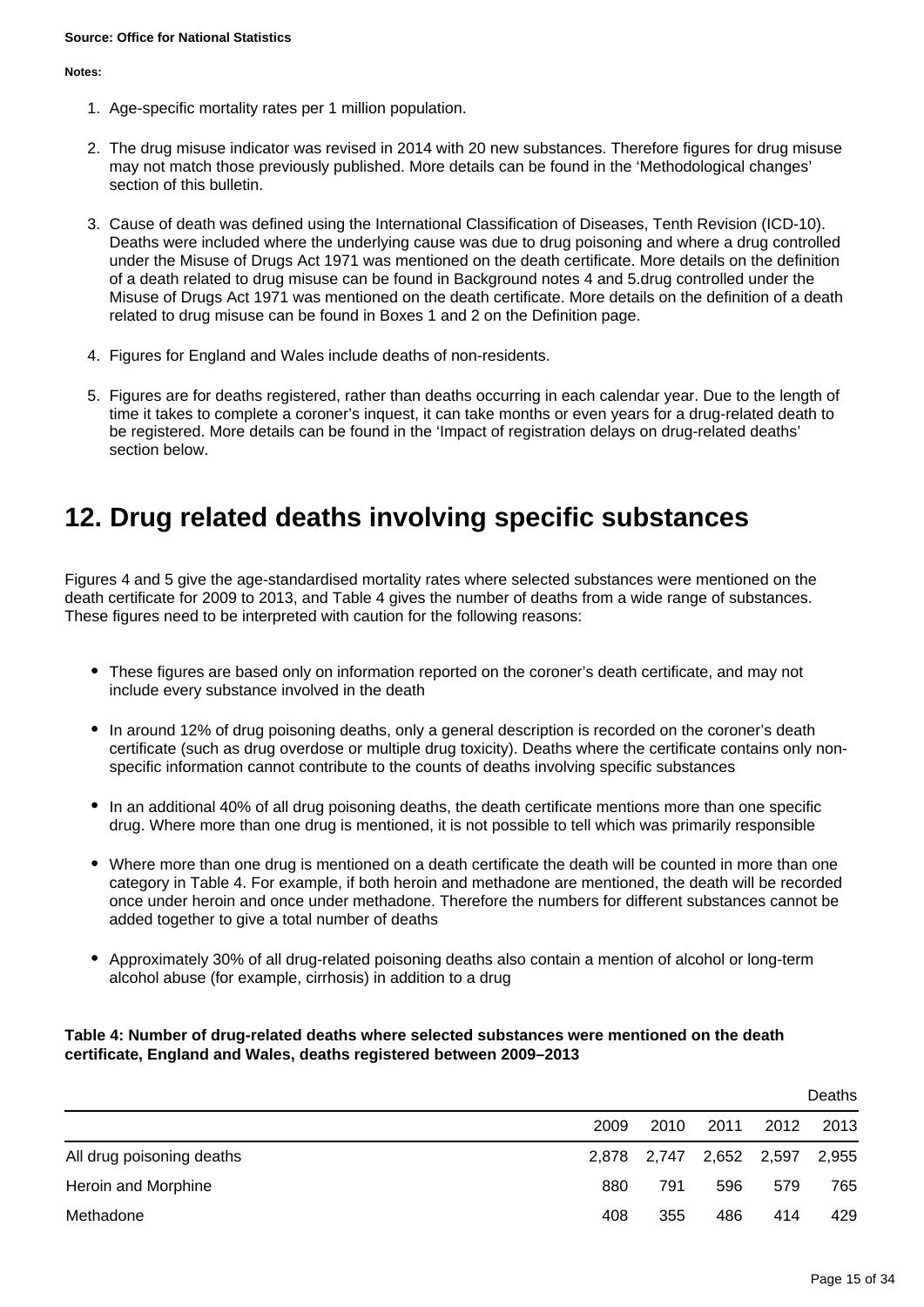| All amphetamines                                     | 76               | 56  | 62  | 97  | 120 |
|------------------------------------------------------|------------------|-----|-----|-----|-----|
| MDMA/Ecstasy                                         | 27               | 8   | 13  | 31  | 43  |
| PMA / PMMA                                           | 0                | 0   | 1   | 20  | 29  |
| Novel psychoactive substances                        | 26               | 22  | 29  | 52  | 60  |
| Cathinones                                           | $\mathbf 0$      | 6   | 6   | 18  | 26  |
| Mephedrone                                           | $\boldsymbol{0}$ | 6   | 5   | 12  | 18  |
| All benzodiazepines                                  | 261              | 307 | 293 | 284 | 342 |
| Diazepam                                             | 160              | 186 | 179 | 207 | 228 |
| Zopiclone / Zolpidem                                 | 79               | 67  | 71  | 83  | 86  |
| All antidepressants                                  | 406              | 381 | 393 | 468 | 466 |
| Tricyclic antidepressants (BNF 4.3.1)                | 219              | 194 | 200 | 233 | 235 |
| Selective serotonin re-uptake inhibitors (BNF 4.3.3) | 113              | 136 | 127 | 158 | 150 |
| Other antidepressants (BNF 4.3.2 and 4.3.4)          | 81               | 74  | 84  | 104 | 123 |
| Paracetamol <sup>4</sup>                             | 255              | 199 | 207 | 182 | 226 |
| Tramadol                                             | 87               | 132 | 154 | 175 | 220 |
| Other opiate (including Codeine and Dihydrocodeine)  | 418              | 418 | 418 | 348 | 469 |
| Helium                                               | 21               | 33  | 42  | 58  | 62  |

Source: Office for National Statistics

Notes:

1. Underlying cause of death was defined using the International Classification of Diseases, Tenth Revision (ICD-10). The ICD-10 codes used to select deaths related to drug poisoning are shown in Background note 4.

2. Figures for England and Wales include deaths of non-residents.

3. Figures are for deaths registered, rather than deaths occurring in each calendar year. Due to the length of time it takes to complete a coroner's inquest, it can take months or even years for a drug-related death to be registered. More details can be found in the 'Impact of registration delays on drug-related deaths' section below.

4. Dextropropoxyphene is very rarely ingested except in combination with paracetamol, therefore figures include dextropropoxyphene mentioned without paracetamol.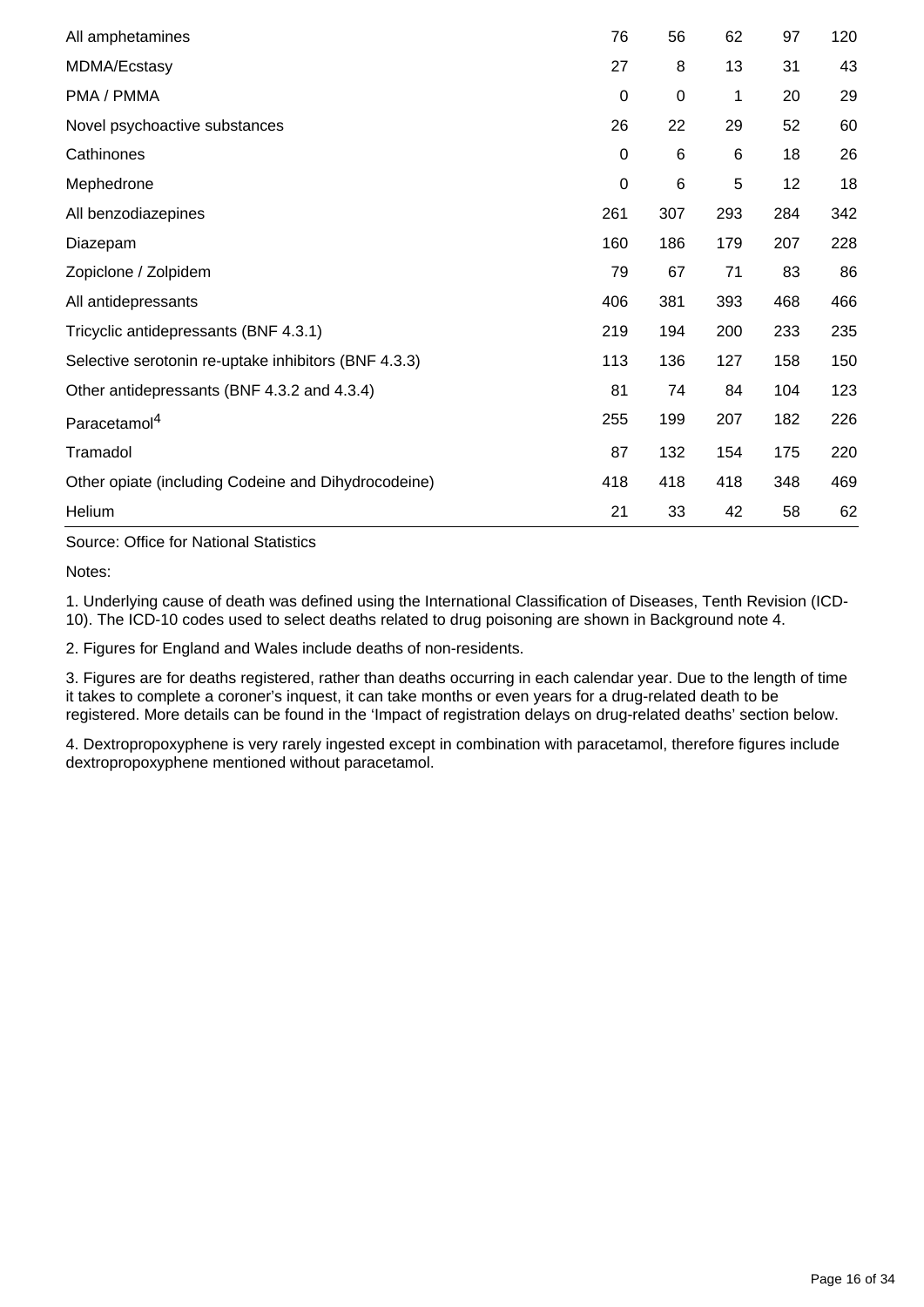#### **Figure 4: Age-standardised mortality rates for selected substances, males, deaths registered in 2009–2013**

### **England and Wales**



#### **Source: Office for National Statistics**

**Notes:**

- 1. Age-standardised mortality rates per 1 million population have been revised using the the 2013 European Standard Population. Age-standardised rates are used to allow comparison between populations which may contain different proportions of people of different ages. More details can be found in the 'Methodological changes' section of this bulletin.
- 2. Cause of death was defined using the International Classification of Diseases, Tenth Revision (ICD-10). The underlying cause of death codes used to select deaths related to drug poisoning are shown in Background note 4.
- 3. Figures are for deaths registered, rather than deaths occurring in each calendar year. Due to the length of time it takes to complete a coroner's inquest, it can take months or even years for a drug-related death to be registered. More details can be found in the 'Impact of registration delays on drug-related deaths' section below.
- 4. Figures for England and Wales include deaths of non-residents.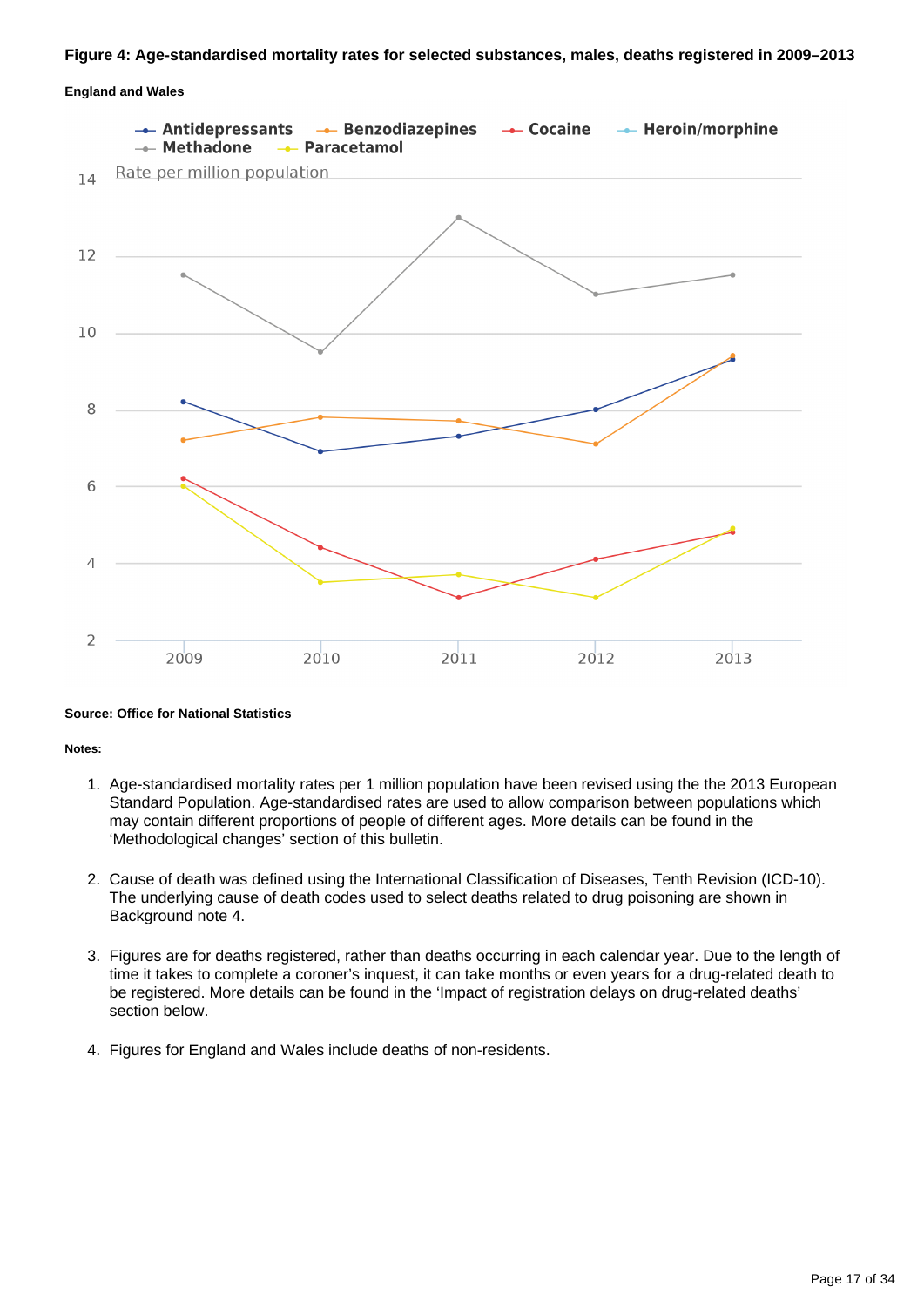### **Figure 5: Age-standardised mortality rates for selected substances, females, deaths registered in 2009– 2013**

#### **England and Wales**



#### **Source: Office for National Statistics**

**Notes:**

- 1. Age-standardised mortality rates per 1 million population have been revised using the the 2013 European Standard Population. Age-standardised rates are used to allow comparison between populations which may contain different proportions of people of different ages. More details can be found in the 'Methodological changes' section of this bulletin.
- 2. Cause of death was defined using the International Classification of Diseases, Tenth Revision (ICD-10). The underlying cause of death codes used to select deaths related to drug poisoning are shown in Background note 4.
- 3. Figures are for deaths registered, rather than deaths occurring in each calendar year. Due to the length of time it takes to complete a coroner's inquest, it can take months or even years for a drug-related death to be registered. More details can be found in the 'Impact of registration delays on drug-related deaths' section below.
- 4. Figures for England and Wales include deaths of non-residents.

### <span id="page-17-0"></span>**13. Heroin and morphine**

Over half (56%) of all deaths related to drug poisoning in 2013 involved an opiate drug. In men aged 30 to 39, over two thirds (68%) of drug-related deaths involved an opiate. In 2013, as in previous years, the most commonly mentioned opiates were heroin and/or morphine, involved in 765 deaths (see Background note 8). The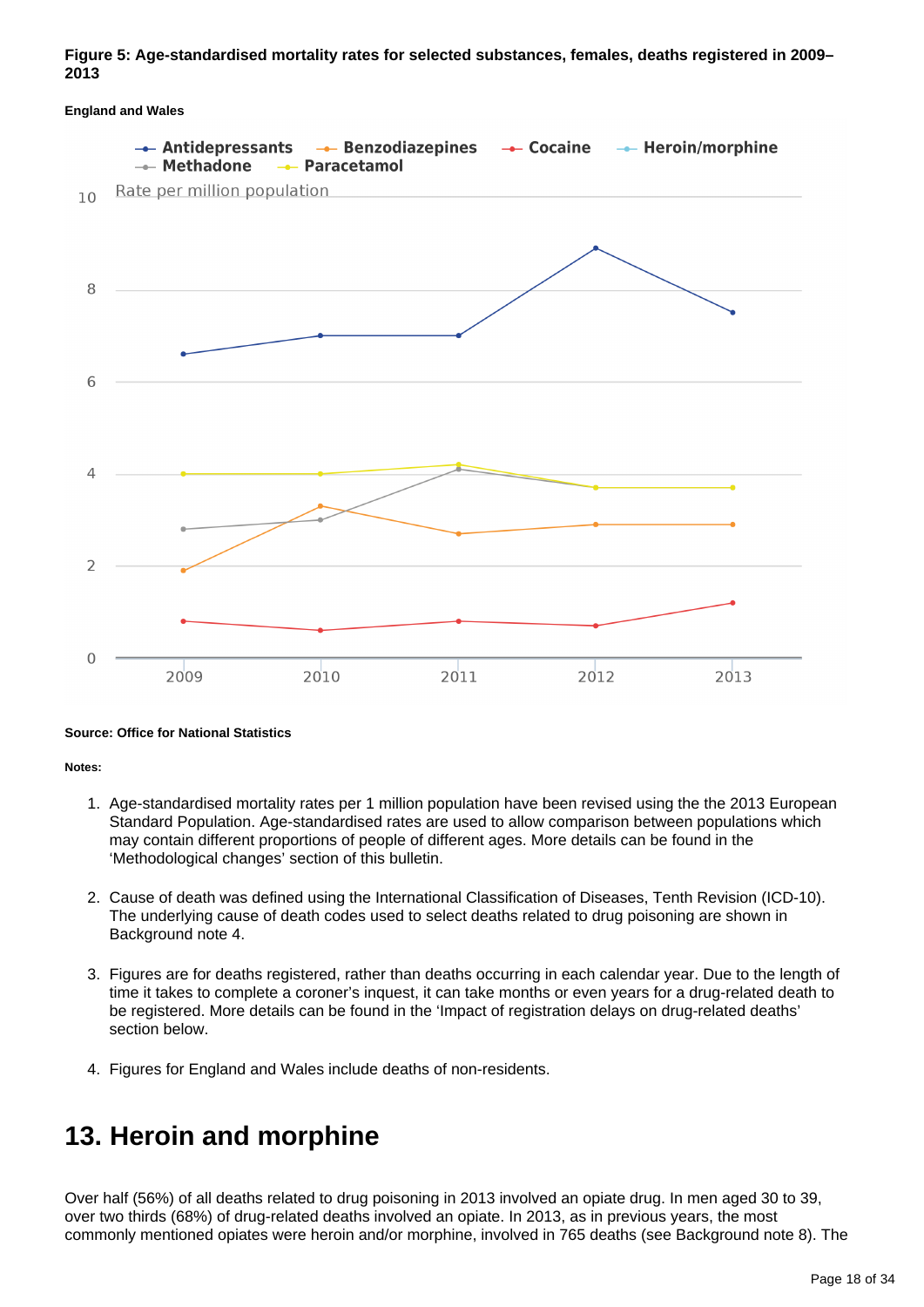number of deaths involving heroin and/or morphine had steadily declined between 2009 and 2012. However, in 2013 the number of deaths increased by 32% from 579 to 765 deaths. This increase brings the number of deaths relating to heroin and/or morphine to levels similar to 2010.

Evidence suggests that in 2010/11 there was a 'heroin drought' in the UK, with reduced availability of heroin persisting in some areas in [2011](https://www.gov.uk/government/publications/serious-organised-crime-agency-annual-report-and-accounts-2010-to-2011)/12 and 2012/13 (SOCA, 2011, [2012,](https://www.gov.uk/government/publications/serious-organised-crime-agency-annual-report-and-accounts-2011-to-2012) [2013,](https://www.gov.uk/government/publications/serious-organised-crime-agency-annual-report-and-accounts-2012-to-2013) [2014](https://www.gov.uk/government/publications/serious-organised-crime-agency-annual-report-2013-to-2014)). In recent years there has been a change in the purity of street heroin. SOCA reports claim the street purity of heroin fell from 46% in September 2009 to around 15% to 20% in 2012/13, before increasing again in 2013/14 to 25% (SOCA, [2011](http://www.ons.gov.uk/ons/rel/subnational-health3/deaths-related-to-drug-poisoning/england-and-wales---2013/%20https://www.gov.uk/government/publications/serious-organised-crime-agency-annual-report-and-accounts-2010-to-2011), [2012](https://www.gov.uk/government/publications/serious-organised-crime-agency-annual-report-and-accounts-2011-to-2012), [2013,](https://www.gov.uk/government/publications/serious-organised-crime-agency-annual-report-and-accounts-2012-to-2013) [2014\)](https://www.gov.uk/government/publications/serious-organised-crime-agency-annual-report-2013-to-2014). This increase in street purity after a time of lower purity may partly or wholly explain the increase in heroin related deaths in 2013, as users may have had reduced tolerance to the drug.

The mortality rate for males in 2013 increased significantly by 43%, to 21.8 from 15.2 deaths per million population in 2012. Since 2010 the mortality rate had decreased and this reversal brings the mortality rate closer to levels previously seen before the 'heroin drought'. However, even with this increase, the mortality rate still remains lower than in 2010.

The female mortality rate for deaths involving heroin/morphine has been gradually increasing since 2010, and reached the highest rate on record (since 1993) in 2013, with 5.4 deaths per million population. Although the female mortality rate continues to rise it remains significantly lower than the male rate.

[Public Health England \(2013a\)](http://www.nta.nhs.uk/uploads/prevalence-commentary.pdf) report that the number of people starting treatment for heroin and/or crack addiction (including those returning to treatment) fell from 64,288 in 2005-06 to 47,210 in 2011-12 falling further to 45,739 in 2012-13 ([Public Health England, 2013b\).](http://www.nta.nhs.uk/uploads/adultstats2012-13.pdf) However, evidence from the Crime Survey for England and Wales ([Home Office, 2012\)](https://www.gov.uk/government/publications/drug-misuse-declared-findings-from-the-2011-12-crime-survey-for-england-and-wales--2) suggests generally there has been little variation in heroin use year-on-year since their measurement began.

### <span id="page-18-0"></span>**14. Methadone**

In 2013 there were 429 deaths involving methadone, an opiate substance used to treat heroin addiction which is sometimes abused. The number of deaths caused by methadone is fairly variable and this number does not appear unusual. The male mortality rate for deaths involving methadone increased slightly from 11.0 deaths per million population in 2012 to 11.5 in 2013. The equivalent rate for females in 2013 remains the same as in 2012, at 3.7 deaths per million population.

### <span id="page-18-1"></span>**15. Cocaine**

There were 169 deaths involving cocaine in 2013, an increase of 22% from 139 deaths in 2012. However, the number of deaths involving cocaine have been variable over the last few years, with a peak in 2008 of 235 and a low of 112 in 2011. The male mortality rate declined significantly between 2008 and 2011 by over a half, but has since increased to 4.8 deaths per million population in 2013. The equivalent rate in females has continued to be significantly lower than for males despite a 57% rise (from 0.7 to 1.2 deaths per million population in 2012 and 2013 respectively). Recent Home Office reports suggest that in 2013/14, the proportion of adults aged 16 to 59 using powder cocaine was higher than in 2012/13 (1.9%), although this remains lower than the peak of 3.0% in 2008/09 ([Home Office, 2014a\)](https://www.gov.uk/government/publications/drug-misuse-findings-from-the-2013-to-2014-csew/drug-misuse-findings-from-the-201314-crime-survey-for-england-and-wales).

### <span id="page-18-2"></span>**16. Amphetamines and ecstasy**

The number of deaths involving amphetamines increased from 97 in 2012 to 120 in 2013, which is the highest number of deaths since records began in 1993. In addition to amphetamine itself, the amphetamines group includes substances such as methylenedioxymethamphetamine (MDMA, also known as ecstasy), methylamphetamine, paramethoxyamphetamine (PMA) and Para-methoxymethamphetamine (PMMA).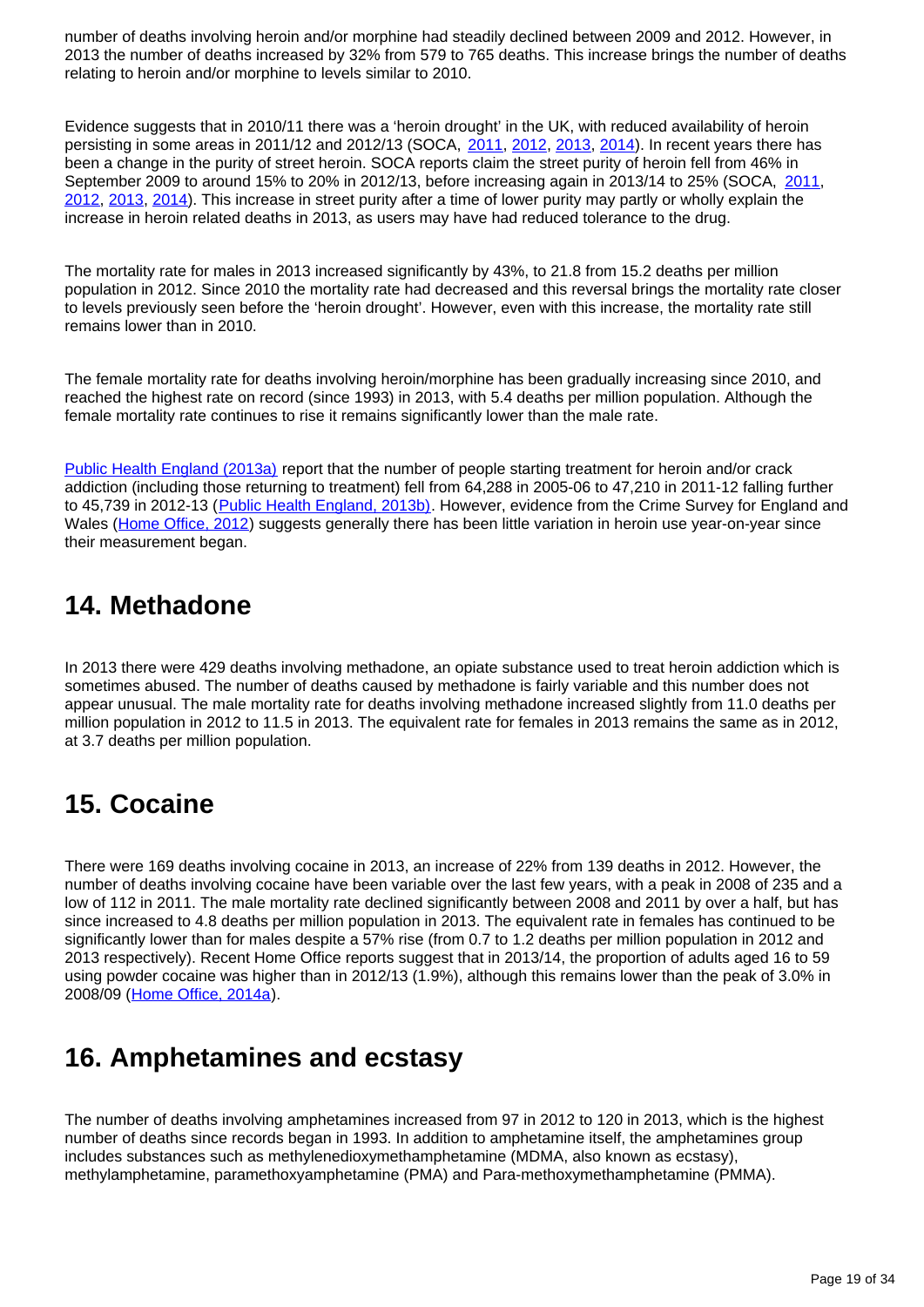The number of deaths involving MDMA/ecstasy have varied across the years, with a decrease from 58 in 2005 down to 8 deaths in 2010. Since then the number of deaths have gradually increased to 43 deaths in 2013. The Home Office reported a rise in ecstasy use by adults aged 15 to 59 between 2013 and 2014 ([Home Office, 2014a](https://www.gov.uk/government/publications/drug-misuse-findings-from-the-2013-to-2014-csew/drug-misuse-findings-from-the-201314-crime-survey-for-england-and-wales) ).

Reports have expressed concerns about the availability of 'super strength' ecstasy with one recent formulation having a reported MDMA content around 2-2.5 times the standard MDMA dose per pill ([Drugscope, 2014](http://www.drugscope.org.uk/Resources/Drugscope/Documents/PDF/Policy/BusinessAsUsual.pdf)). This may partially explain the increased number of deaths involving MDMA/ecstasy. However, the impact of any recent changes in strength may not be fully captured in this bulletin, as deaths occurring in 2014 are not included in this report.

There has also been a large increase in the number of death certificates mentioning PMA or PMMA since 2011. These substances were only involved in one death in 2011, but were involved in 29 deaths in 2013 (a small number of these deaths also mentioned ecstasy). It has been suggested that people may be ingesting PMA /PMMA in the belief that they are taking ecstasy tablets ( [Frank, 2013\)](http://www.talktofrank.com/news/what-pma). However, there is not enough information recorded on coroners' death certificates to confirm if this was the case for the deaths registered in 2013.

### <span id="page-19-0"></span>**17. New psychoactive substances (including 'legal highs')**

Over the past few years a number of new drugs have been informally categorised as 'legal highs'. These include synthetic cannabinoid receptor agonists (for example, 'spice'), gamma-hydroxybutyrate (GHB) and its precursor gamma-butyrolactone (GBL), piperazines (benzylpiperazine – BZP and trifluoromethylphenylpiperazine – TFMPP), cathinones such as mephedrone, and pipradrols such as desoxypipradrol. Most of these substances are now controlled under the Misuse of Drugs Act (1971). These will all be referred to as new psychoactive substances (NPS) in this report. There is no official definition of 'legal highs' or NPS, although all drugs included in the NPS definition for the purposes of this bulletin are listed in Background note 11. This grouping may be revised in future years, as and when further NPSs are identified. The number of deaths involving NPS are low compared with the number of deaths from heroin/morphine, methadone and cocaine poisoning. However, over the past few years there has been an increasing trend in NPS deaths with sharp increases between 2011 and 2012 (29 to 52 deaths). The number of deaths involving NPS rose again in 2013 by 15% to 60 deaths. This increase is not as steep as previously seen, although it is too early to say whether the rise is stabilising.

The number of deaths involving cathinones (including mephedrone) continued to rise in 2013 , to 26 deaths. This was a rise of 44% from the 18 deaths in 2012, which was over four times greater than the 6 deaths in 2011. It may be that the number of users is increasing as the number of people seeking treatment for NPS has increased significantly. For example, those seeking treatment for mephedrone use rose from 900 new cases in 2012 to 1,630 in 2013 [\(Public Health England, 2013b\)](http://www.nta.nhs.uk/uploads/adultstats2012-13.pdf). This was despite evidence from the Crime Survey for England and Wales suggesting that the proportion of 16 to 59-year-olds using mephedrone in 2012 has declined since 2010 /11 ([Home Office, 2013\)](http://www.gov.uk/government/publications/drug-misuse-findings-from-the-2012-to-2013-csew/drug-misuse-findings-from-the-2012-to-2013-crime-survey-for-england-and-wales).

### <span id="page-19-1"></span>**18. Benzodiazepines**

There were 342 drug poisoning deaths involving benzodiazepines in 2013, a 20% increase from 2012 and the highest number of deaths since records began in 1993. The number of deaths involving benzodiazepines in 2013 was almost double the historic low of 177 deaths in 2006.

Mortality rates in males increased significantly from 7.1 in 2012 to 9.4 deaths per million population in 2013; the highest rate since records began. Equivalent mortality rates in females were significantly lower than in males at 2.9 deaths per million population in 2013, with no rate change compared with 2012.

In addition to benzodiazepine itself, the benzodiazepines group includes substances such as diazepam and temazepam. Diazepam was the most common type of benzodiazepine mentioned on deaths certificates in 2013, involved in 228 deaths, the highest number on record. The increase in deaths involving diazepam is consistent with a survey suggesting that there has been a continued increase in the use and availability of illicit benzodiazepines, such as diazepam ([Daly, 2012](http://www.drugscope.org.uk/Resources/Drugscope/Documents/PDF/Publications/StreetDrugTrendsSurvey.pdf)). However, the role of diazepam and other benzodiazepines in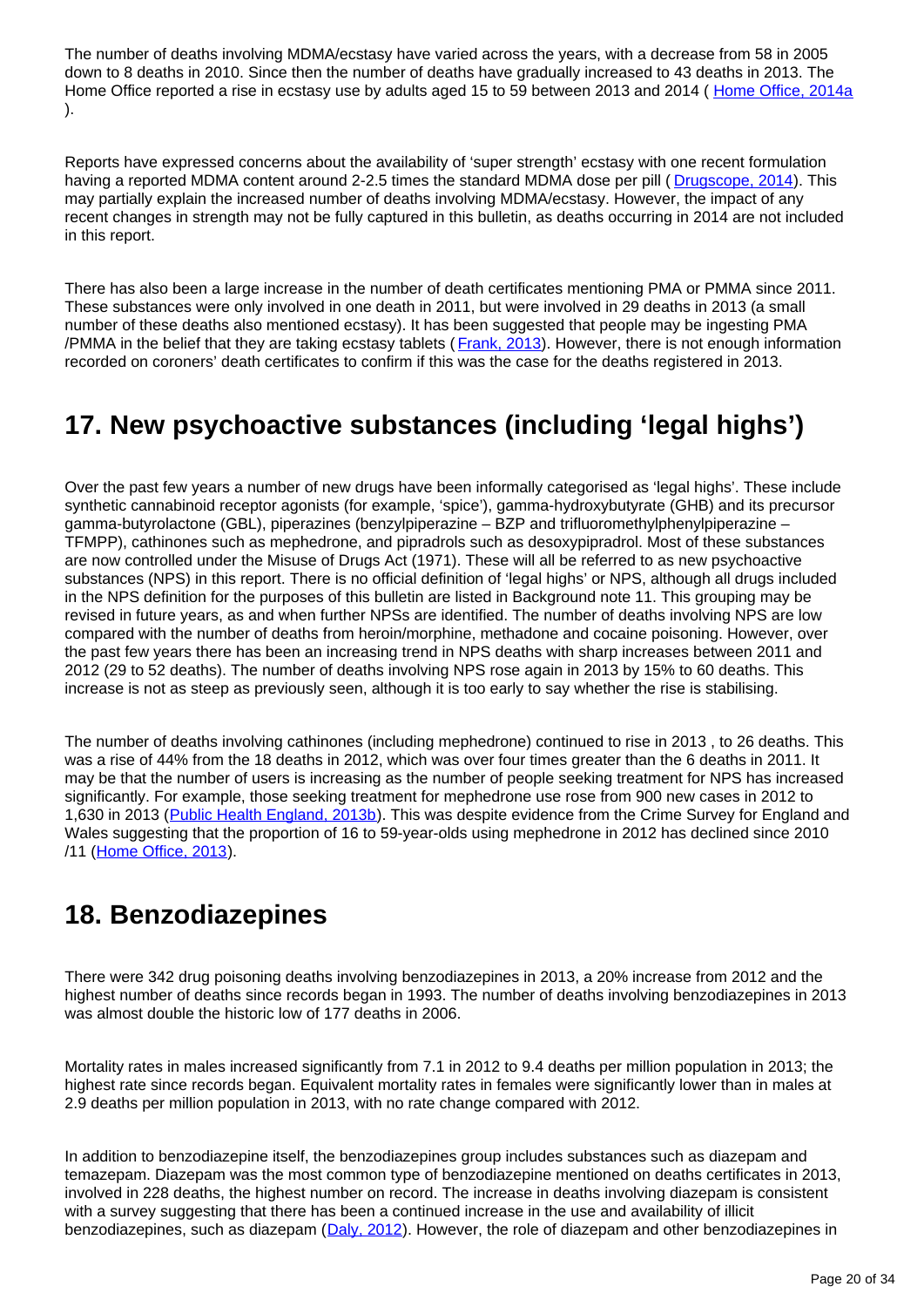drug-related deaths is unclear, as more than 9 out of 10 deaths involving benzodiazepines also mentioned another drug.

Temazepam is also a common benzodiazepine mentioned on death certificates; the number of deaths has gradually decreased since records began. In 2013 there were 31 deaths, the lowest on record, which is less than half of that seen in 2004 (78 deaths) and a fifth of that seen in 1995 (159 deaths).

## <span id="page-20-0"></span>**19. Zopiclone/zolpidem**

The number of deaths involving zopiclone or zolpidem has steadily increased since 1993 to 86 deaths in 2013. In June 2014, zopiclone was controlled under the Misuse of Drugs Act 1971 as a class C substance ( [Home Office,](https://www.gov.uk/search?q=Circular+008%2F2014%3A+changes+to+the+Misuse+of+Drugs+Act+1971)  [2014b\)](https://www.gov.uk/search?q=Circular+008%2F2014%3A+changes+to+the+Misuse+of+Drugs+Act+1971).

### <span id="page-20-1"></span>**20. Antidepressants**

There were 466 deaths involving antidepressants in 2013, comparable with the number in 2012. Male mortality rates increased slightly from 8.0 to 9.3 deaths per million population in 2013 (the highest since 2004). Female mortality rates fell from 8.9 in 2012 to 7.5 deaths per million population in 2013, following a large increase in the previous year.

Deaths across the different antidepressants were quite variable in 2013. Deaths involving tricyclic antidepressants (TCAs) showed little change from 2012, with 235 deaths. The majority of the TCA deaths involved amitriptyline where there was a 12% rise to 173 deaths, continuing the upward trend since 2010. Conversely, deaths relating to dothiepin decreased by 41% from 51 deaths in 2012 to 30 deaths in 2013, continuing the broadly downward trend since 1994. Although TCAs are still involved in more deaths than other types of antidepressants, the number of deaths from TCA poisoning is now much lower than its peak of 497 deaths in 1998.

Deaths involving Selective Serotonin Re-uptake Inhibitors (SSRIs) had been steadily increasing over recent years, reaching a peak in 2012 (158 deaths). In 2013, this number decreased to 150. However this variability is normal for these data, so does not necessarily indicate a levelling off in deaths.

The majority of SSRI deaths involve the drug citalopram. The number of these deaths, has been increasing gradually over time, but in 2013 there was a decrease in deaths by 19% to 82 deaths. Studies show that SSRIs are less toxic in overdose than TCAs ([Hawton et al, 2010\)](http://bjp.rcpsych.org/content/196/5/354.full.pdf), but SSRIs are prescribed more frequently. In the last five years prescriptions for SSRIs have increased more rapidly than prescriptions for TCAs (Health and Social Care Information Centre – HSCIC, [2010](http://www.hscic.gov.uk/catalogue/PUB01414/pres-cost-anal-eng-2009-tab.zip) and [2014](http://www.hscic.gov.uk/article/2021/Website-Search?productid=14494&q=Prescription+Cost+Analysis&sort=Relevance&size=10&page=1&area=both#top)), which may explain the gradual long-term rise in deaths involving SSRIs.

Deaths involving other types of antidepressants have continued the upward trend, reaching a peak in 2013 of 123 deaths. Reference Table 6a shows that the majority of these deaths involved venlafaxine or mirtazapine (British National Formulary section 4.3.4, British Medical Association and Royal Pharmaceutical Society, 2013). Only one death involved a Monoamine-Oxidase Inhibitor – MAOIs (BNF section 4.3.2). The number of deaths involving mirtazapine increased by 49% in 2013 to 73 deaths from 49 in 2012, the highest number on record since 1993. Deaths involving venlafaxine have decreased by 14% to 48 deaths in 2013, although this followed a large increase in 2012 of 60%. Over time, the number of deaths involving venlafaxine appears to fluctuate around a consistent level. The National Institute for Health and Clinical Excellence guidelines ([NICE, 2009](http://www.nice.org.uk/nicemedia/live/12329/45890/45890.pdf)) suggest that these drugs should not be used as a first-line treatment for depression, and should only be prescribed to people who have not responded to SSRIs. Venlafaxine in particular is associated with a greater risk of death from overdose.

Prescriptions for 'other antidepressant drugs' like venlafaxine and mirtazapine (BNF section 4.3.4) accounted for only 18% of all antidepressant prescriptions in 2013. However, this proportion has increased from 16% in 2009 (HSCIC, [2010](http://www.hscic.gov.uk/catalogue/PUB01414/pres-cost-anal-eng-2009-tab.zip) and [2014\)](http://www.hscic.gov.uk/article/2021/Website-Search?productid=14494&q=Prescription+Cost+Analysis&sort=Relevance&size=10&page=1&area=both#top), which may partly explain the increase in deaths.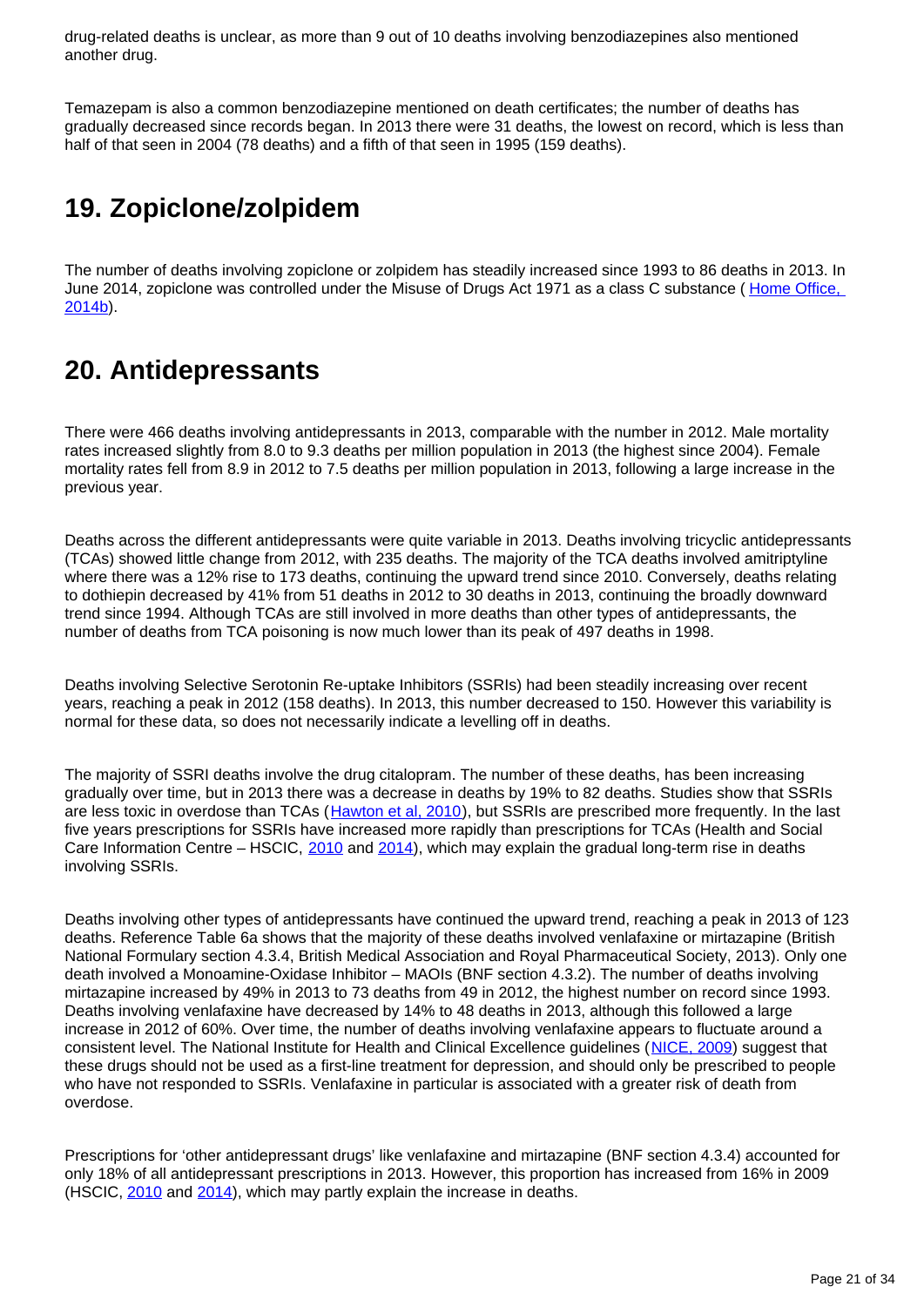### <span id="page-21-0"></span>**21. Paracetamol and other analgesics**

There were 226 deaths involving paracetamol and its compounds in 2013, an increase of 24% from 182 deaths in 2012. The mortality rates for males and females differed in 2013. There was a large increase in mortality rate for males from 3.1 to 4.9 deaths per million population, whilst female rates remained the same at 3.7 deaths per million population. Looking at the long-term trends, both male and female mortality rates had been decreasing since 2004.

## <span id="page-21-1"></span>**22. Tramadol**

A notable trend that had emerged in recent years is the steady increase in the number of deaths mentioning tramadol (a synthetic opioid analgesic). This increasing trend started in 1997 and continued into 2013 where the number of deaths involving tramadol increased by 26% from 2012 to a new peak of 220 deaths. There has been a 29% increase in tramadol prescriptions over the last five years (HSCIC, [2010](http://www.hscic.gov.uk/catalogue/PUB01414/pres-cost-anal-eng-2009-tab.zip) and [2014](http://www.hscic.gov.uk/article/2021/Website-Search?productid=14494&q=Prescription+Cost+Analysis&sort=Relevance&size=10&page=1&area=both#top)). However, the latest 'Street drug trends survey' carried out among police forces, drug agencies, frontline treatment services and drug user groups showed the continued rise in the recreational use of tramadol and other synthetic opioids ( [Daly, 2012](http://www.drugscope.org.uk/Resources/Drugscope/Documents/PDF/Publications/StreetDrugTrendsSurvey.pdf) ). In June 2014, tramadol was controlled under the [Misuse of Drugs Act 1971](http://www.legislation.gov.uk/ukpga/1971/38/contents) as a class C substance (Home [Office, 2014b](https://www.gov.uk/search?q=Circular+008%2F2014%3A+changes+to+the+Misuse+of+Drugs+Act+1971)).

## <span id="page-21-2"></span>**23. Helium**

There were 62 deaths mentioning helium in 2013, over five times higher than the 12 deaths recorded in 2008 (see Background note 12 for further information on helium deaths). Although the number of deaths involving this substance is still relatively small, the recent increases have been of interest to those concerned with suicide prevention, as almost all of these deaths were suicides. In 2013, the number of deaths involving helium increased by 7% compared with 2012.

### <span id="page-21-3"></span>**24. Geographical variations in deaths related to drug misuse**

In England, the mortality rate for deaths related to drug misuse had declined between 2008 and 2012 (from 34.9 to 28.0). However, in 2013 the mortality rate increased to 33.9 deaths per million population. The equivalent mortality rate in Wales hardly changed from 46.0 deaths per million population in 2012 to 46.2 deaths per million population in 2013. Although England's mortality rates increased in 2013 while the Wales mortality rate remained constant, England continues to have significantly lower mortality rates than Wales. Both England and Wales mortality rates are similar to that seen in 2009 (34.3 and 46.2 deaths per million population respectively).

There was considerable regional variation within England in deaths relating to drug misuse. In 2013, the lowest mortality rate was in London (23.0 deaths per million population), where the rates have been the lowest in England over the last three years. The regions with the highest mortality rates over the last five years were the North East and North West. Mortality rates in the North were more than double that of London (52.0 and 46.8 deaths per million population in the North East and North West respectively).

### **Table 5: Age-standardised mortality rate per 1 million population for deaths related to drug misuse, by country and region, deaths registered in 2009–13**

England and Wales

| Country and Region       | 2009 | 2010 | 2011 | 2012 | 2013 |
|--------------------------|------|------|------|------|------|
| England                  | 34.3 | 32.6 | 29.8 | 28.0 | 33.9 |
| North East               | 52.7 | 47.4 | 43.8 | 40.1 | 52.0 |
| North West               | 49.2 | 43.1 | 47.8 | 44.3 | 46.8 |
| Yorkshire and The Humber | 36.9 | 38.1 | 31.6 | 33.8 | 40.6 |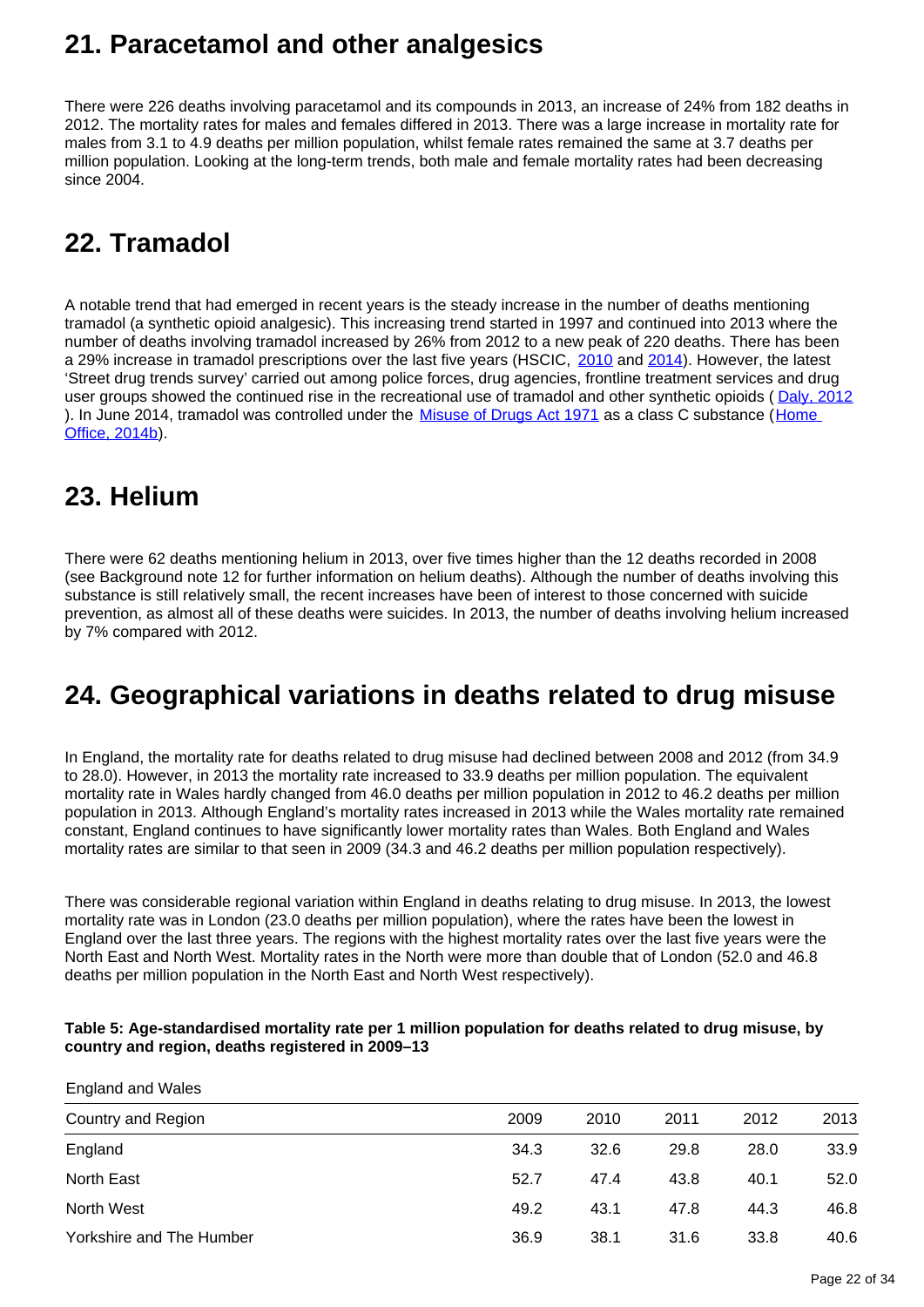| East Midlands   | 30.5 | 25.6 | 23.0 | 23.8 | 30.2 |
|-----------------|------|------|------|------|------|
| West Midlands   | 25.1 | 30.4 | 24.6 | 25.7 | 34.6 |
| East of England | 26.6 | 25.1 | 28.1 | 23.7 | 29.8 |
| London          | 27.1 | 28.2 | 22.4 | 19.1 | 23.0 |
| South East      | 33.1 | 29.9 | 26.2 | 23.3 | 31.4 |
| South West      | 42.6 | 37.4 | 31.9 | 31.8 | 35.0 |
| Wales           | 46.2 | 55.5 | 50.4 | 46.0 | 46.2 |

Source: Office for National Statistics

Notes:

1. Age-standardised mortality rates per 1 million population have been revised using the the 2013 European Standard Population. More details can be found in the 'Methodological changes' section of this bulletin.

2. The drug misuse indicator was revised in 2014 with 20 new substances. Therefore figures for drug misuse may not match those previously published. More details can be found in the 'Methodological changes' section of this bulletin.

3. The lower and upper confidence limits have been provided. These form a confidence interval, which is a measure of the statistical precision of an estimate and shows the range of uncertainty around the estimated figure. Calculations based on small numbers of events are often subject to random fluctuations. As a general rule, if the confidence interval around one figure overlaps with the interval around another, we cannot say with certainty that there is more than a chance difference between the two figures.

4. Cause of death was defined using the International Classification of Diseases, Tenth Revision (ICD-10). Deaths were included where the underlying cause was due to drug poisoning and where a drug controlled under the Misuse of Drugs Act 1971 was mentioned on the death certificate (see Background notes 4 and 5).

5. Deaths are for persons usually resident in each country and region, based on boundaries as of May 2014.

6. Figures are for deaths registered, rather than deaths occurring in each calendar year. Due to the length of time it takes to complete a coroner's inquest, it can take months or even years for a drug-related death to be registered. More details can be found in the 'Impact of registration delays on drug-related deaths' section below.

### <span id="page-22-0"></span>**25. Comparisons with the rest of the UK**

Figures on drug-related deaths in Scotland are available from [National Records of Scotland](http://www.gro-scotland.gov.uk/statistics/theme/vital-events/deaths/drug-related/index.html) and the Information [Services Division](http://www.isdscotland.org/Health-Topics/Drugs-and-Alcohol-Misuse/Publications/index.asp) of NHS Scotland.

Figures for Northern Ireland are available from the [Northern Ireland Statistics and Research Agency](http://www.nisra.gov.uk/demography/default.asp30.htm).

Figures for Europe are available from the [European Monitoring Centre for Drugs and Drug Addiction](http://www.emcdda.europa.eu/) (EMCDDA).

Figures for other countries may not be comparable with figures presented here for England and Wales, due to differences in data collection methods and in the death registration system.

### <span id="page-22-1"></span>**26. Impact of registration delays on drug-related deaths**

In England and Wales almost all drug-related deaths are certified by a coroner following an inquest. The death cannot be registered until the inquest is completed, which can take many months or even years, and ONS is not notified that a death has occurred until it is registered. If someone is to be charged in relation to the death, the coroner must adjourn the inquest, and they may carry out an accelerated registration. However, the full details are not recorded until the inquest is completed, and these accelerated registration deaths are not included in the drug-related deaths figures.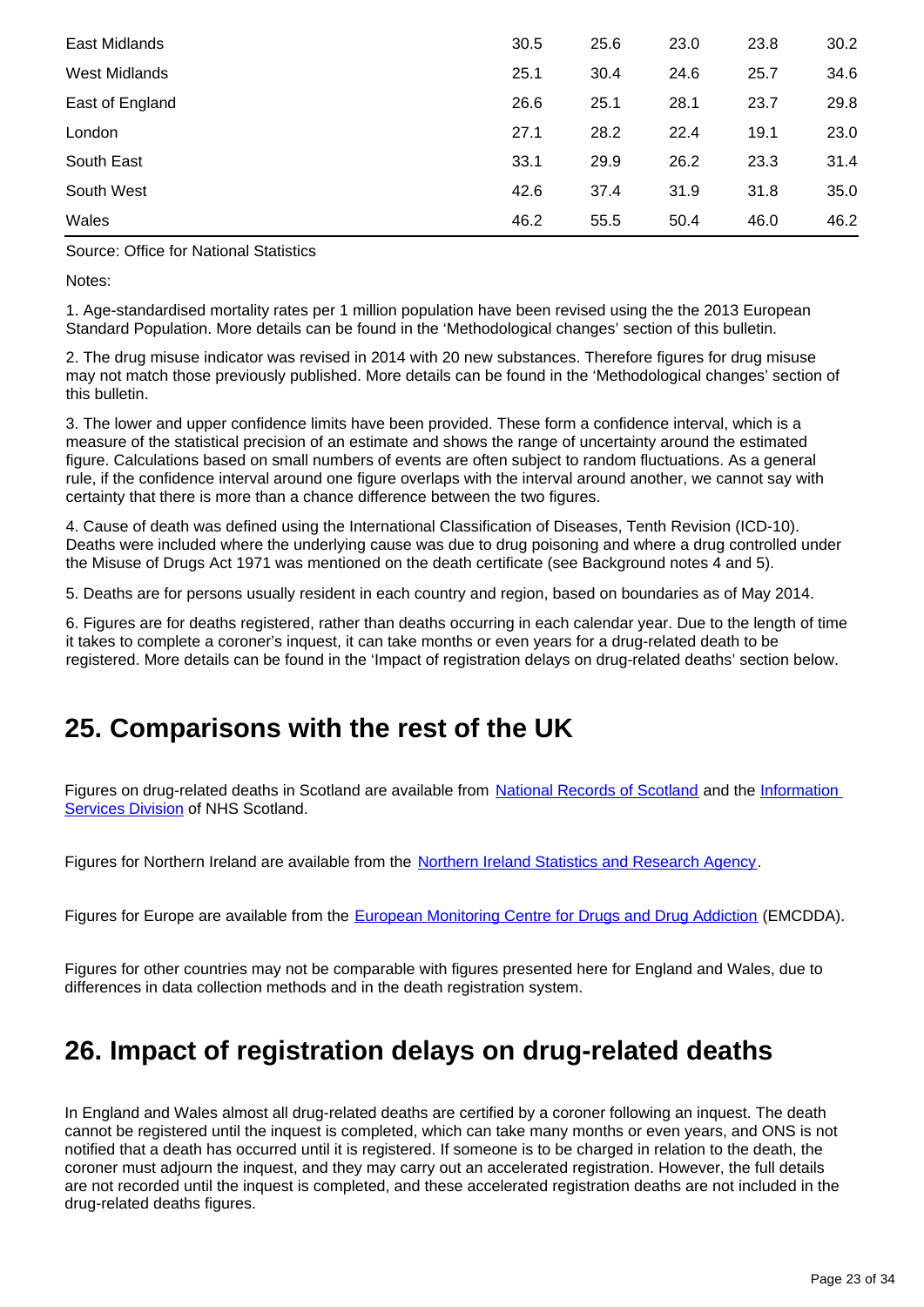In common with most other mortality statistics, figures for drug-related deaths are presented for deaths registered in a particular calendar year, which enables figures to be published in a timely manner. The alternative would be to publish statistics based on the year in which the death occurred. However, if ONS were to do this the publication would be delayed by at least six months to allow enough time for the majority of the deaths that occurred in a given year to be registered. If it was produced any earlier the data would be incomplete and inaccurate.

Due to the length of time it takes to hold an inquest, this bulletin actually presents information on deaths that may have occurred months or even years ago. Out of the 2,955 drug-related deaths registered in 2013, 1,488 (just over half) occurred in years prior to 2013. This makes it more difficult to evaluate how changes such as the heroin drought or the banning of certain new psychoactive substances have affected drug-related deaths. It also makes it more difficult to compare trends in drug-related deaths between local areas, as registration delays vary considerably across England and Wales.

### **Figure 6: Average registration delay for all drug poisoning deaths and deaths related to drug misuse, deaths registered in 1993–2013**

#### **England and Wales**



#### **Source: Office for National Statistics**

**Notes:**

- 1. The registration delay is calculated as the difference between the date each death occurred and the date it was registered, measured in days. The average delay is represented using the median. Additional information on the calculation of registration delays is provided Background note 16.
- 2. Cause of death was defined using the International Classification of Diseases, Ninth Revision (ICD-9) for the years 1993 to 2000 and Tenth Revision (ICD-10) from 2001 onwards. The underlying cause of death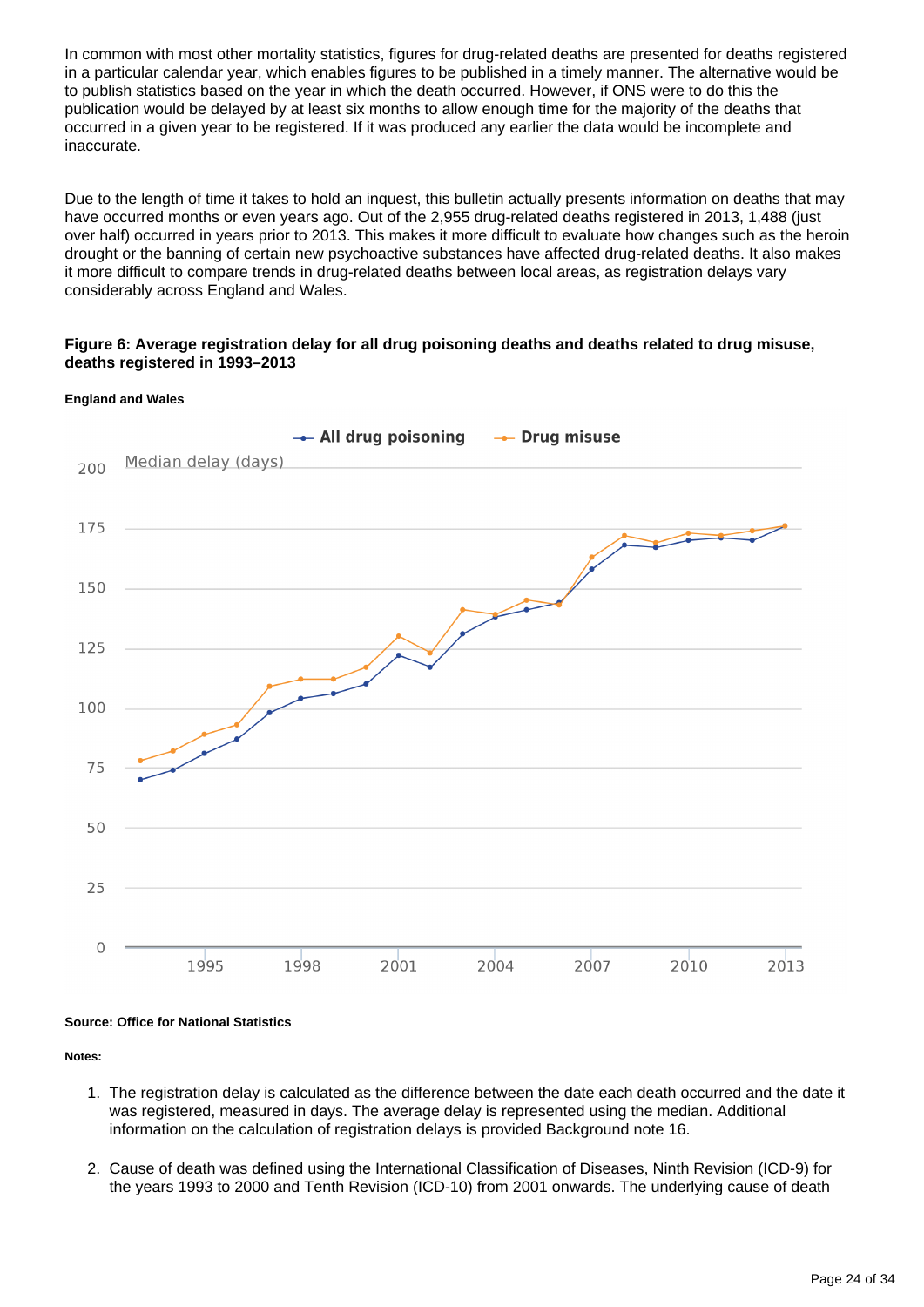codes used to select 'all drug poisonings' and 'drug misuse' deaths are shown in Background note 4. Drug misuse as defined by the current headline indicator shown in Background note 5. Deaths from drug misuse are included in the figures for all drug poisoning.

- 3. The drug misuse indicator was revised in 2014 with 20 new substances. Therefore figures for drug misuse may not match those previously published. More details can be found in the 'Methodological changes' section of this bulletin.
- 4. Figures are for deaths registered, rather than deaths occurring in each calendar year.
- 5. Figures for England and Wales include deaths of non-residents.

### **Figure 7: Percentage of deaths registered in a different year to the death occurrence for all drug poisoning deaths, for England and Wales, deaths registered in 1993–2013**

#### **England and Wales**



#### **Source: Office for National Statistics**

**Notes:**

- 1. Cause of death was defined using the International Classification of Diseases, Ninth Revision (ICD 9) for the years 1993 to 2000 and Tenth Revision (ICD-10) from 2001 onwards. The underlying cause of death codes used to select 'all drug poisonings' and 'drug misuse' deaths are shown in Background note 4. Drug misuse as defined by the current headline indicator shown in Background note 5. Deaths from drug misuse are included in the figures for all drug poisoning.
- 2. Figures for England and Wales include deaths of non-residents.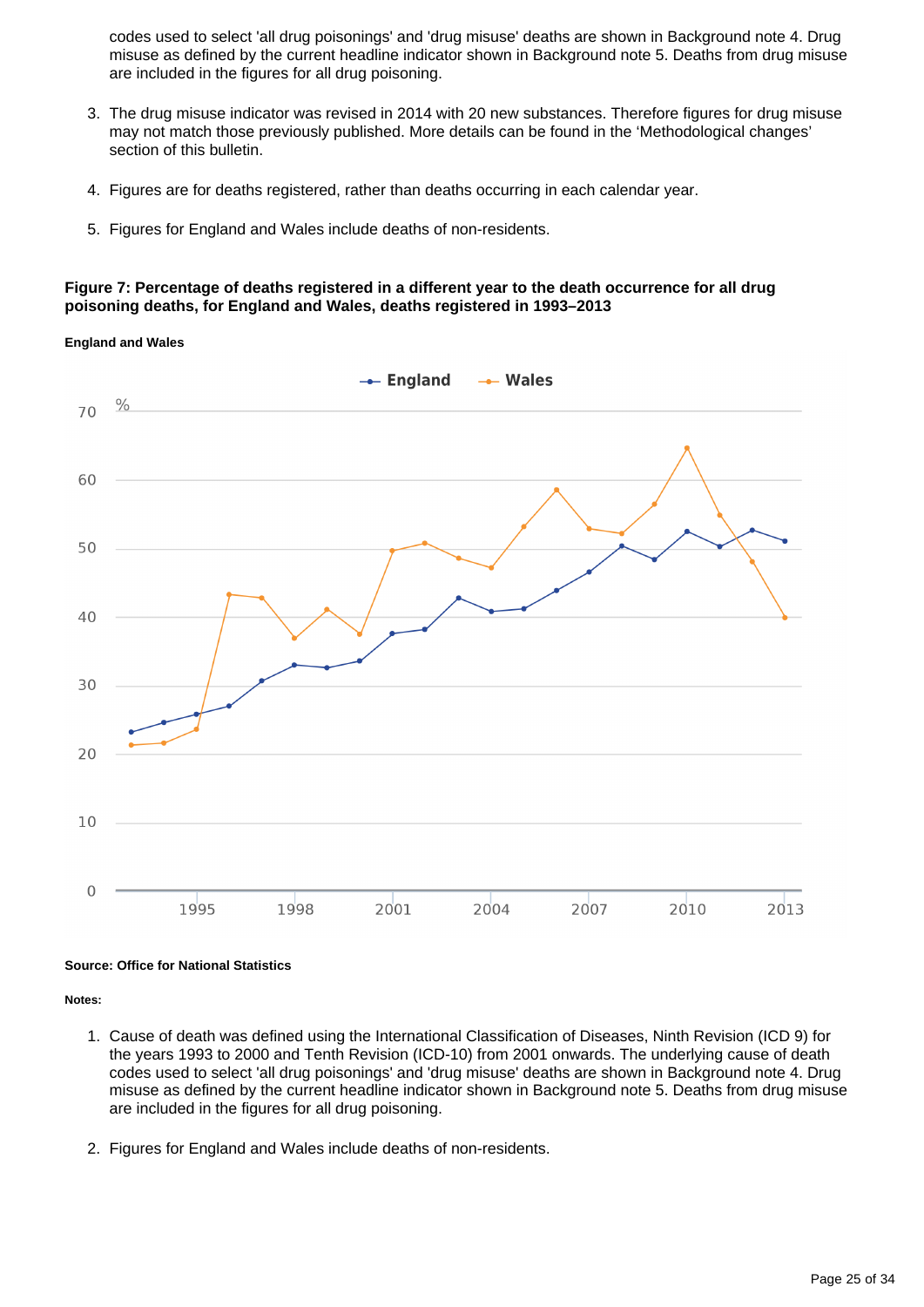## <span id="page-25-0"></span>**27. Downloadable reference tables**

A back series of data on deaths related to drug poisoning in England and Wales between 1993 and 2012 are available to download in a Microsoft Excel workbook from the [ONS website \(313.5 Kb Excel sheet\)](http://www.ons.gov.uk/ons/rel/subnational-health3/deaths-related-to-drug-poisoning/england-and-wales---2013/rft---table-1.xls).

The deaths related to drug poisoning 2013 workbook contains the following tables:

Table 1: Number of deaths from drug-related poisoning and drug misuse, by sex and country, England and Wales, deaths registered between 1993–2013

Table 2: Number of deaths from drug-related poisoning by sex and underlying cause, England and Wales, deaths registered between 1993–2013

Table 3: Number of deaths related to drug misuse by sex and underlying cause, England and Wales, deaths registered between 1993–2013

Table 4: Number of deaths from drug-related poisoning by sex and age, England and Wales, deaths registered between 1993–2013

Table 5: Number of deaths related to drug misuse by sex and age, England and Wales, deaths registered between 1993–2013

Table 6a: Number of drug-related deaths where selected substances were mentioned on the death certificate, England and Wales, deaths registered between 1993–2013

Table 6b: Number of drug-related deaths where selected substances were mentioned without other drugs, England and Wales, deaths registered between 1993–2013

Table 6c: Number of drug-related deaths where selected substances were mentioned with alcohol, England and Wales, deaths registered between 1993–2013

Table 7: Number of deaths and age-standardised mortality rate for deaths related to drug misuse, by country and region, England and Wales, deaths registered between 1993–2013

Figure 1: Age-standardised mortality rates for deaths related to drug poisoning and drug misuse, by sex, England and Wales, deaths registered between 1993–2013

Figure 2: Age-specific mortality rates for deaths related to drug misuse, males, England and Wales, deaths registered between 1993–2013

Figure 3: Age-specific mortality rates for deaths related to drug misuse, females, England and Wales, deaths registered between 1993–2013

Figure 4: Age-standardised mortality rates for selected substances, males, England and Wales, deaths registered between 1993–2013

Figure 5: Age-standardised mortality rates for selected substances, females, England and Wales, deaths registered between 1993–2013

Figure 6: Average registration delay for all drug poisoning deaths and deaths related to drug misuse, by sex, England and Wales, deaths registered between 1993–2013

Figure 7: Percentage of deaths registered in a different year to the death occurrence for all drug poisoning deaths, deaths registered in 1993–2013

### <span id="page-25-1"></span>**28. References**

- 1. The Advisory Council on the Misuse of Drugs (2000) Reducing drug related deaths, Home Office: London.
- 2. The Advisory Council on the Misuse of Drugs (2013) '[Z-drugs: a review of the evidence of misuse and harm](https://www.gov.uk/government/uploads/system/uploads/attachment_data/file/237037/ACMD_advice_Z_drugs.pdf) ', accessed 10 July 2014.
- 3. British Medical Association and Royal Pharmaceutical Society (2013) '[British National Formulary 65'](http://www.bnf.org/bnf/), BMJ Group and Pharmaceutical Press, accessed 10 July 2014.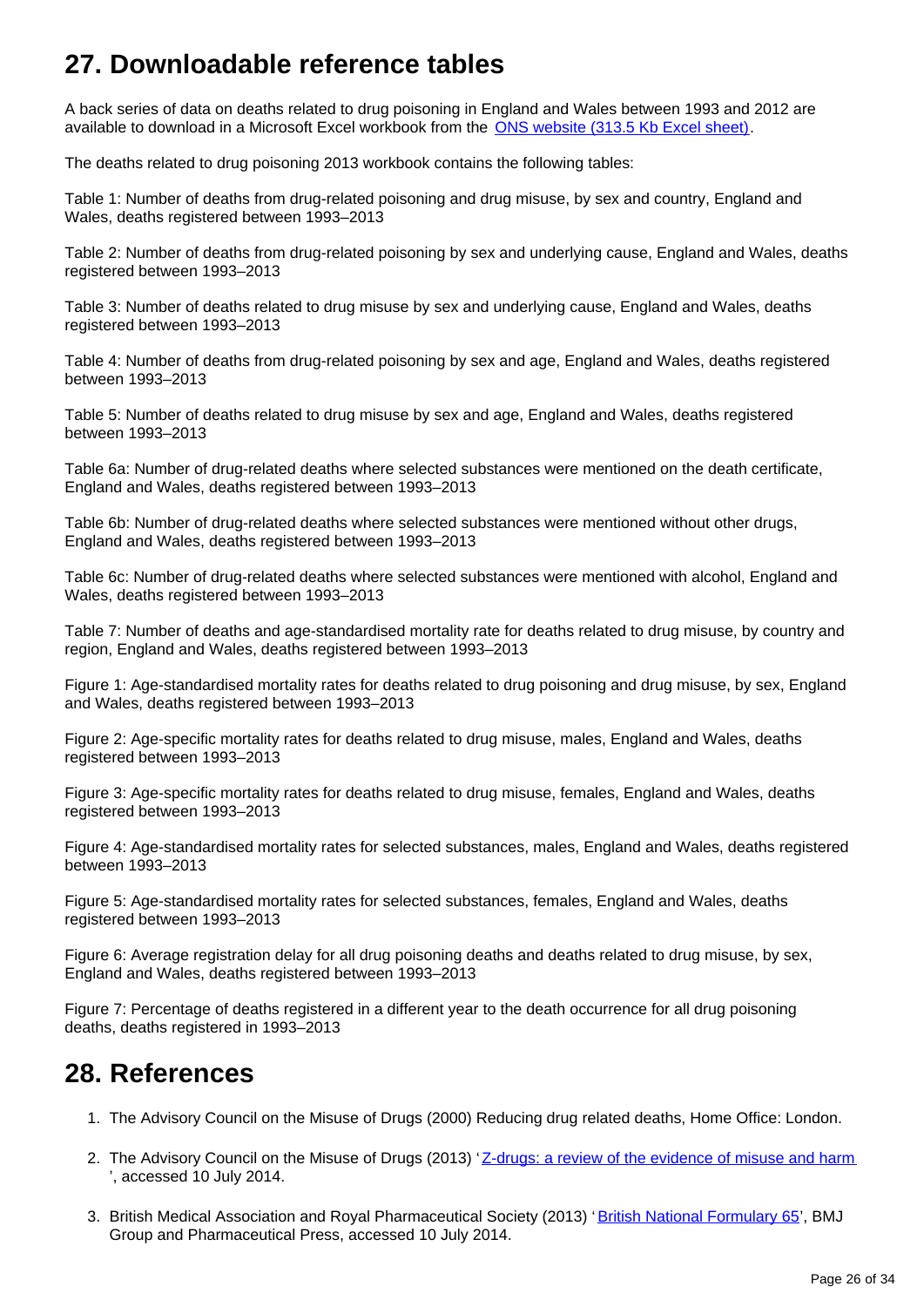- 4. Christophersen O, Rooney C and Kelly S (1998) '[Drug related deaths: methods and trends'](http://www.ons.gov.uk/ons/rel/population-trends-rd/population-trends/no--93--autumn-1998/drug-related-mortality.pdf), Population Trends 93, 29–37, accessed 10 July 2014.
- 5. Daly (2012) '<u>2012 Street Drug Trends Survey</u>' Druglink November/December 2012, accessed 10 July 2014.
- 6. Department of Health (2001) 'The Government Response to the Advisory Council on the Misuse of Drugs [Report into Drug Related Deaths](http://webarchive.nationalarchives.gov.uk/20130107105354/http:/www.dh.gov.uk/en/Publicationsandstatistics/Publications/PublicationsPolicyAndGuidance/DH_4015217)'. accessed 08 July 2014.
- 7. Drugscope (2014) 'Business as usual? A status report on new psychoactive substances (NPS) and 'club [drugs' in the UK'](http://www.drugscope.org.uk/Resources/Drugscope/Documents/PDF/Policy/BusinessAsUsual.pdf), accessed 08 July 2014.
- 8. The European Monitoring Centre for Drugs and Drug Addiction (2013) '[Statistical Bulletin 2013: Drug](http://www.emcdda.europa.eu/stats13#drd:displayTables)[related deaths and mortality](http://www.emcdda.europa.eu/stats13#drd:displayTables)', accessed 08 July 2014.
- 9. Frank (2013) '<u>[What is PMA](http://www.talktofrank.com/news/what-pma)</u>', accessed 08 July 2014.
- 10. Hawton K, Bergen H, Simkin S, Cooper J, Waters K, Gunnell D and N Kapur (2010) 'Toxicity of [antidepressants: rates of suicide relative to prescribing and non-fatal overdose](http://bjp.rcpsych.org/content/196/5/354.full.pdf)', The British Journal of Psychiatry 196, 354-358, accessed 04 August 2014.
- 11. Hawton K, Bergen H, Simkin S, Wells C, Kapur N and Gunnell D (2012) 'Six-Year Follow-Up of Impact of [Co-proxamol Withdrawal in England and Wales on Prescribing and Deaths: Time-Series Study](http://www.plosmedicine.org/article/info%3Adoi%2F10.1371%2Fjournal.pmed.1001213) ', PLOS Medicine, accessed 04 August 2014.
- 12. Health and Social Care Information Centre (2010) '[Prescription Cost Analysis: England 2009](http://www.hscic.gov.uk/article/2021/Website-Search?productid=2665&q=Prescription+Cost+Analysis+2009&sort=Relevance&size=10&page=1&area=both)', accessed 15 July 2014.
- 13. Health and Social Care Information Centre (2014) '[Prescription Cost Analysis: England 2013](http://www.hscic.gov.uk/article/2021/Website-Search?productid=14494&q=Prescription+Cost+Analysis&sort=Relevance&size=10&page=1&area=both#top)', accessed 15 July 2014.
- 14. Home Office (2010) 'Drug Strategy 2010 Reducing demand, restricting supply, building recovery: [supporting people to live a drug-free life](http://www.gov.uk/government/uploads/system/uploads/attachment_data/file/98026/drug-strategy-2010.pdf)', accessed 08 July 2014.
- 15. Home Office (2012) 'Drug misuse declared: findings from the 2011 to 2012 Crime Survey for England and [Wales](https://www.gov.uk/government/publications/drug-misuse-declared-findings-from-the-2011-12-crime-survey-for-england-and-wales--2)', accessed 15 July 2014.
- 16. Home Office (2013) '[Drug Misuse: Findings from the 2012 to 2013 Crime Survey for England and Wales](http://www.gov.uk/government/publications/drug-misuse-findings-from-the-2012-to-2013-csew/drug-misuse-findings-from-the-2012-to-2013-crime-survey-for-england-and-wales)', accessed 15 July 2014.
- 17. Home office (2014a) '[Drug misuse: Findings from the 2013/14 Crime Survey for England and Wales](https://www.gov.uk/government/publications/drug-misuse-findings-from-the-2013-to-2014-csew/drug-misuse-findings-from-the-201314-crime-survey-for-england-and-wales)', accessed 15 July 2014.
- 18. Home office (2014b) '[Circular 008/2014: changes to the Misuse of Drugs Act 1971](https://www.gov.uk/search?q=Circular+008%2F2014%3A+changes+to+the+Misuse+of+Drugs+Act+1971)', accessed 15 July 2014.
- 19. [The Misuse of Drugs Act \(1971\)](http://www.legislation.gov.uk/ukpga/1971/38/contents) The Stationery Office Ltd, accessed 04 August 2014.
- 20. National Institute for Health and Clinical Excellence NICE (2009) '[Quick reference guide: Depression](http://www.nice.org.uk/nicemedia/live/12329/45890/45890.pdf)', accessed 04 August 2014.
- 21. National Treatment Agency (2012) '[Drug treatment in England: the road to recovery](http://www.nta.nhs.uk/uploads/dtie2012v1.pdf)', accessed 15 July 2014.
- 22. Office for National Statistics (2002) 'Report: Deaths related to drug poisoning: results for England and [Wales, 1993 to 2000'](http://www.ons.gov.uk/ons/rel/hsq/health-statistics-quarterly/no--13--spring-2002/index.html), Health Statistics Quarterly 13, 76–82, accessed 08 July 2014.
- 23. Office for National Statistics (2011) 'Results of the ICD-10 v2010 bridge coding study, England and Wales, [2009](http://www.ons.gov.uk/ons/rel/subnational-health3/results-of-the-icd-10-v2010-bridge-coding-study--england-and-wales--2009/2009.html)', accessed 08 July 2014.
- 24. Office for National Statistics (2014) 'The impact of using the 2013 European Standard Population to [calculate mortality and cancer incidence rates](http://www.ons.gov.uk/ons/rel/cancer-unit/the-impact-of-calculating-cancer-incidence-rates-using-the-2013-european-standard-population/applied-to-2011-cancer-registrations/sty-cancer-rates-esp.html)', accessed 15 July 2014.
- 25. Public Health England (2013a) '*[Falling drug use: the impact of treatment'](http://www.nta.nhs.uk/uploads/prevalence-commentary.pdf)*, accessed 15 July 2014.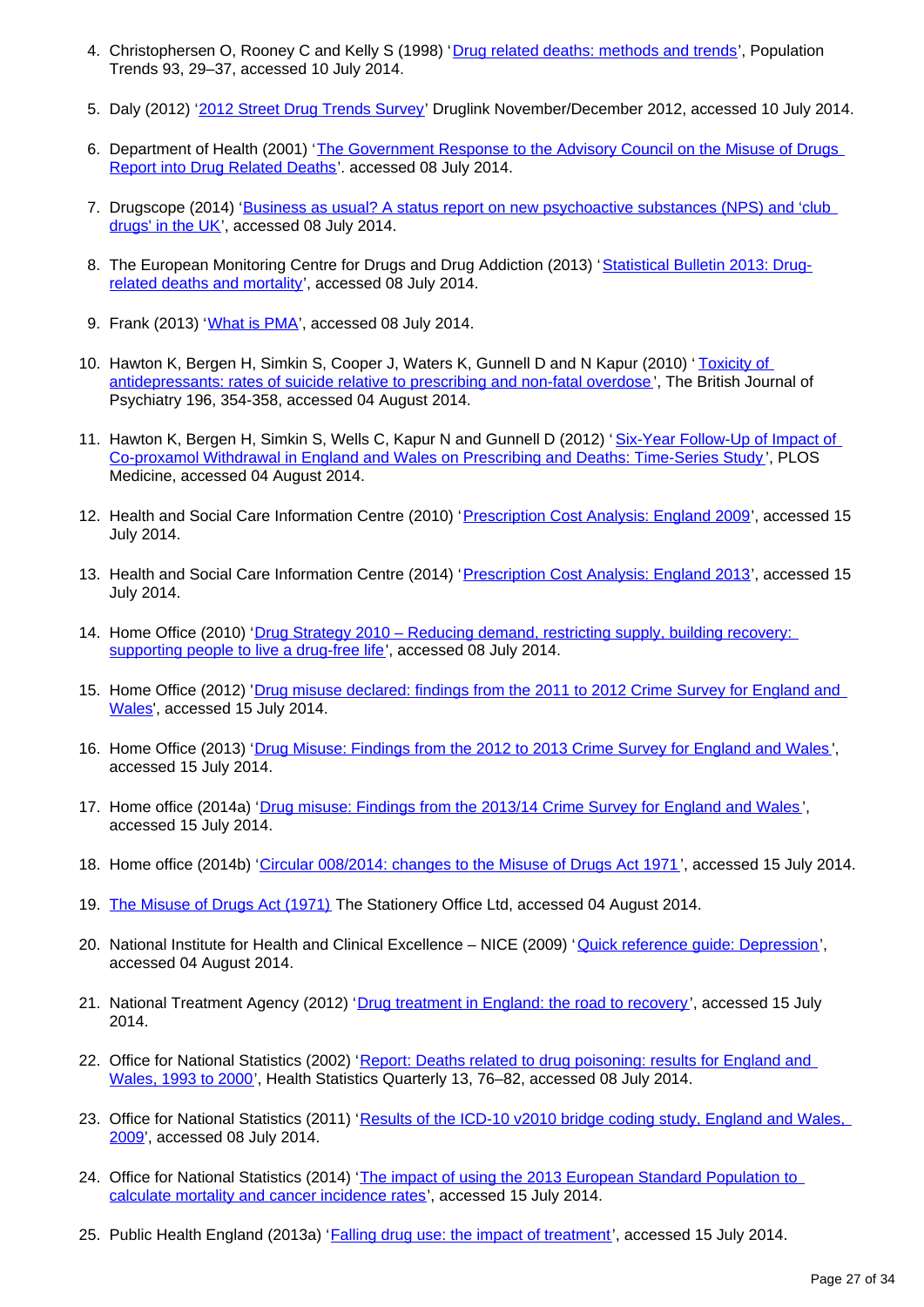- 26. Public health England (2013b) '[Drug treatment in England 2012-13](http://www.nta.nhs.uk/uploads/adultstats2012-13.pdf)', accessed 15 July 2014.
- 27. SOCA (2011) '[Serious Organised Crime Agency Annual Report and Accounts 2010/11'](https://www.gov.uk/government/publications/serious-organised-crime-agency-annual-report-and-accounts-2010-to-2011), accessed 16 July 2014.
- 28. SOCA (2012) '[Serious Organised Crime Agency Annual Report and Accounts 2011/12'](https://www.gov.uk/government/publications/serious-organised-crime-agency-annual-report-and-accounts-2011-to-2012), accessed 16 July 2014.
- 29. SOCA (2013) '[Serious Organised Crime Agency Annual Report and Accounts 2012/13'](https://www.gov.uk/government/uploads/system/uploads/attachment_data/file/246722/0273.pdf), accessed 16 July 2014.
- 30. SOCA (2014) '[Serious Organised Crime Agency Annual Report and Accounts 2013/14'](https://www.gov.uk/government/uploads/system/uploads/attachment_data/file/330516/SOCA2013-14.pdf), accessed 16 July 2014.
- 31. Welsh Government (2013) '<u>Substance Misuse Delivery Plan 2013 2015</u>' accessed 07 July 2014.
- 32. World Health Organisation WHO (2010) International Statistical Classification of Diseases and Related [Health Problems, volumes 1, 2 and 3 \(Tenth Revision\)](http://apps.who.int/classifications/icd/en/index.html). WHO: Geneva, accessed 07 July 2014.

## <span id="page-27-0"></span>**29. Background notes**

### 1. **Quality information**

Further information about the quality of drug-related deaths data can be found in the [Quality and](http://www.ons.gov.uk/ons/guide-method/method-quality/quality/quality-information/health-and-social-care/quality-and-methodology-information-for-deaths-related-to-drug-poisoning.pdf)  [Methodology Information \(QMI\) paper \(494.7 Kb Pdf\)](http://www.ons.gov.uk/ons/guide-method/method-quality/quality/quality-information/health-and-social-care/quality-and-methodology-information-for-deaths-related-to-drug-poisoning.pdf)

### 2. **Mortality metadata**

Information about the underlying mortality data, including details on how the data is collected and coded are available in the [mortality metadata \(2.7 Mb Pdf\).](http://www.ons.gov.uk/ons/guide-method/user-guidance/health-and-life-events/mortality-metadata.pdf)

#### 3. **Drug poisoning database**

The figures presented in this bulletin have been produced using a special database of deaths related to drug poisoning. This has been developed to facilitate research into these deaths and to aid the identification of specific substances involved. The database is extracted from the national mortality database for England and Wales. Deaths are included if the underlying cause of death is regarded as drugrelated, according to the National Statistics definition. More information on this definition and issues relating to the interpretation of drug-related deaths data can be found in [Christophersen et al \(1998\). \(103.5 Kb Pdf\)](http://www.ons.gov.uk/ons/rel/population-trends-rd/population-trends/no--93--autumn-1998/drug-related-mortality.pdf)

Almost all deaths on the drug poisoning database had a coroner's inquest. For each death the database includes the following information:

The ICD codes for underlying cause of death and other causes mentioned on the death certificate.

Every mention of a substance recorded by the coroner in the cause of death section or elsewhere on the coroner's certificate after inquest (up to seven substances).

An indicator to show if alcohol is mentioned – this includes a wide variety of scenarios ranging from evidence of alcohol consumption around the time of death (for example, an empty vodka bottle found at the scene or alcohol found after toxicology tests) to long-term alcohol abuse and cirrhosis of the liver.

Other information recorded at death registration such as age, sex, marital status, occupation and place of usual residence.

#### 4. **Definition of a drug-related death**

#### **International Classification of Diseases Codes used to Define Deaths Related to Drug Poisoning**

| Description                                                                         | ICD-9 Codes                             | ICD-10 Codes    |
|-------------------------------------------------------------------------------------|-----------------------------------------|-----------------|
| Mental and behavioural disorders due to drug use (excluding alcohol<br>and tobacco) | 292, 304, 305.2- F11-F16, F18-<br>305.9 | F <sub>19</sub> |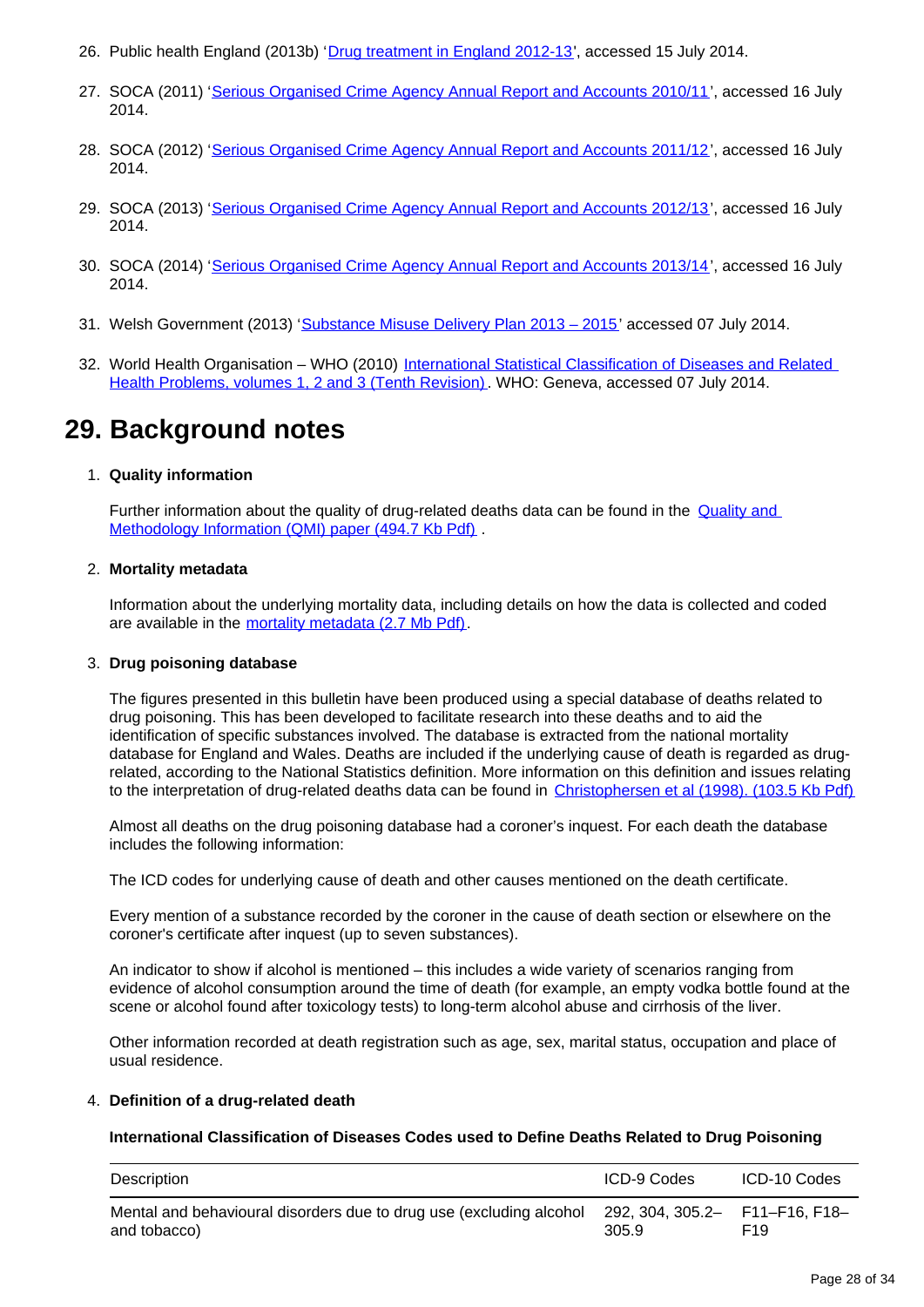| Accidental poisoning by drugs, medicaments and biological<br>substances           | E850-E858     | X40–X44     |
|-----------------------------------------------------------------------------------|---------------|-------------|
| Intentional self-poisoning by drugs, medicaments and biological<br>substances     | E950.0-E950.5 | $X60 - X64$ |
| Assault by drugs, medicaments and biological substances                           | E962.0        | X85         |
| Poisoning by drugs, medicaments and biological substances,<br>undetermined intent | E980.0-E980.5 | Y10-Y14     |

### 5. **Definition of a death related to drug misuse**

In 2000, the Advisory Council on the Misuse of Drugs published a report called 'Reducing Drug Related Deaths' (The Advisory Council on the Misuse of Drugs, 2000). In response to this report's recommendations on improving the present system for collecting data on drug-related deaths, a technical working group was set up. This group, consisting of experts across government, the devolved administrations, coroners, toxicologists and drugs agencies, proposed a headline indicator for drug misuse deaths as part of the government's action plan ([Department of Health, 2001](http://webarchive.nationalarchives.gov.uk/20130107105354/http:/www.dh.gov.uk/en/Publicationsandstatistics/Publications/PublicationsPolicyAndGuidance/DH_4015217)), to reduce the number of these deaths. This indicator also takes into account the information needs of the European Monitoring Centre for Drugs and Drug Addiction. The baseline year for monitoring deaths related to drug misuse was set as 1999. The definition of the headline indicator using ICD-10 is shown below. The definition using ICD-9 was published in a [previous annual report \(723.4 Kb Pdf\)](http://www.ons.gov.uk/ons/rel/hsq/health-statistics-quarterly/no--13--spring-2002/health-statistics-quarterly.pdf) (Office for National Statistics, 2002).

Cause of death categories included in the headline indicator of drug misuse deaths (the relevant ICD-10 codes are given in brackets):

a) Deaths where the underlying cause of death has been coded to one of the following categories of mental and behavioural disorders due to psychoactive substance use (excluding alcohol, tobacco and volatile solvents):

- opioids (F11)
- cannabinoids (F12)
- sedatives or hypnotics (F13)
- cocaine (F14)
- other stimulants, including caffeine (F15)
- hallucinogens (F16)
- multiple drug use and use of other psychoactive substances (F19)

b) Deaths where the underlying cause of death has been coded to one of the following categories and where a drug controlled under the [Misuse of Drugs Act 1971](http://www.legislation.gov.uk/ukpga/1971/38/contents), was mentioned on the death certificate:

- Accidental poisoning by drugs, medicaments and biological substances (X40–X44)
- Intentional self-poisoning by drugs, medicaments and biological substances (X60–X64)
- Poisoning by drugs, medicaments and biological substances, undetermined intent (Y10–Y14)
- Assault by drugs, medicaments and biological substances (X85)
- Mental and behavioural disorders due to use of volatile solvents (F18)Notes

i. Specific rules were adopted for dealing with compound analgesics which contain relatively small quantities of drugs listed under the Misuse of Drugs Act, the major ones being dextropropoxyphene, dihydrocodeine and codeine. Where these drugs are mentioned on a death record, they have been excluded from the drug misuse indicator if they are part of a compound analgesic (such as co-proxamol, codydramol or co-codamol) or cold remedy. Dextropropoxyphene has been excluded on all occasions, whether or not paracetamol or a compound analgesic was mentioned. This is because dextropropoxyphene is rarely, if ever, available other than as part of a paracetamol compound. However,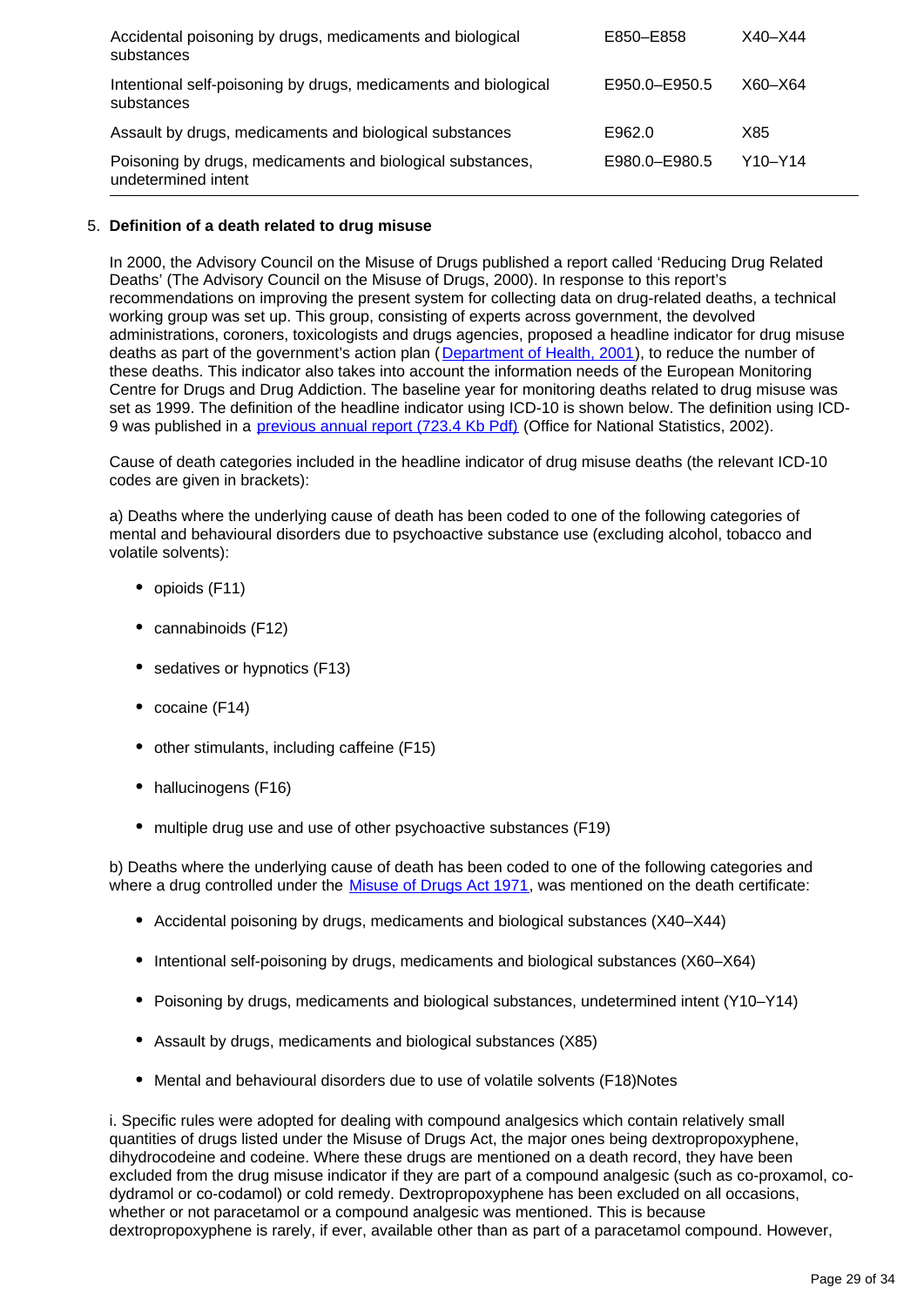codeine or dihydrocodeine mentioned without paracetamol or ibuprofen were included in the indicator. This is because they are routinely available and known to be abused in this form. This approach is the same as that taken by National Records of Scotland (NRS). Drugs controlled under the Misuse of Drugs Act 1971 include class A, B and C drugs.

### 6. **Revisions to the drug misuse definition**

20 additional drugs were added to the drug misuse indicator in 2014 and the full back series from 1993 has been revised. Several new psychoactive substances and other drugs which have been controlled under the Misuse of Drugs Act 1971 in the last few years have been added. The following drugs were added to the drug misuse indicator in 2014:

- 1-(benzofuran-5-yl)-N-methylpropan-2-amine
- 1-(Benzofuran-5-yl)-propan-2-amine
- 1-(Benzofuran-6-yl)-propan-2-amine
- 2-(1H-Indol-5-yl)-1-methylethylamine
- 2-diphenylmethylpyrrolidine
- 4-Methoxymethcathinone
- $APB$
- Khat
- Lisdexamphetamine
- Tapentadol
- Tramadol
- Zaleplon
- Zopiclone
- Fluoromethamphetamine
- MDDA
- Cannabinoid
- Demoxepam
- Phenobarbital
- Remifentanil
- Zolpidem

### 7. **Deaths among people in their 20s and 30s**

Nearly one in seven deaths among people in their 20s and 30s were drug-related. This figure has been calculated from the number of deaths from all drug poisonings of people aged 20 to 39, (1,218 deaths) and the [number of deaths from all causes](http://www.ons.gov.uk/ons/rel/vsob1/death-reg-sum-tables/index.html) in this age group (8,613 deaths) for England and Wales in 2013. The number of deaths from all causes, by sex and age is available on the ONS website.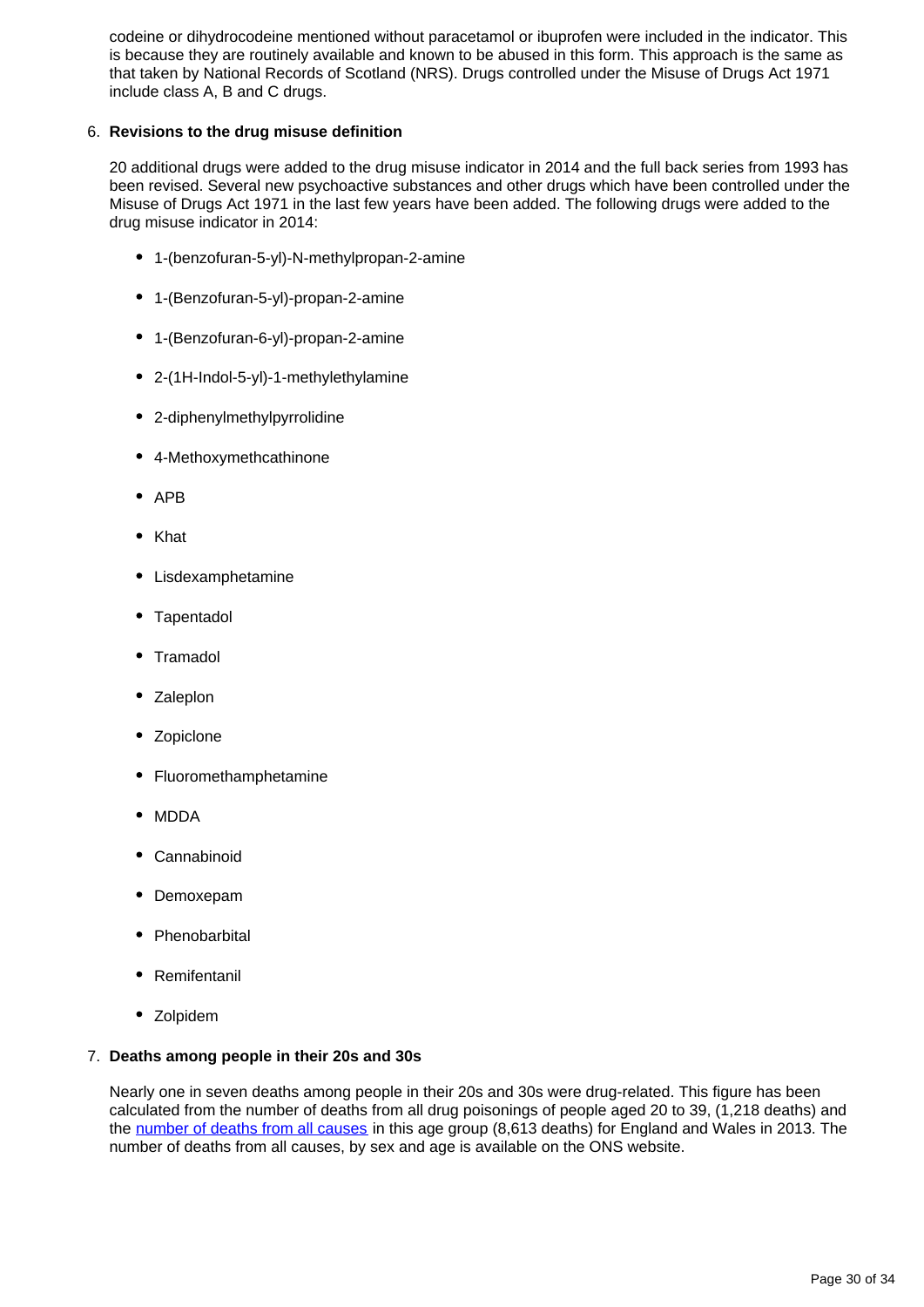### 8. **Heroin and morphine**

Heroin (diamorphine) breaks down in the body into morphine, so either heroin and/or morphine may be detected at post mortem and recorded on the death certificate. Therefore a combined figure for deaths where heroin or morphine was mentioned on the death certificate is included in Table 4.

### 9. **Cocaine**

The figure for cocaine in Table 4 includes deaths where cocaine was taken in the form of crack cocaine. It is not possible to separately identify crack cocaine from other forms of cocaine at post mortem. Other evidence to distinguish the form of cocaine taken is rarely provided on death certificates.

### 10. **GHB and GBL**

The figure for GHB (gamma-hydroxybutyrate) in Reference Table 6a includes deaths where GBL (gammabutyrolactone) was taken. It is not possible to separately identify GBL and GHB at post mortem as GBL is rapidly converted to GHB when ingested into the human body.

### 11. **List of drugs included as new psychoactive substances**

There is no official definition new psychoactive substances. The following substances have been included in this group in this bulletin:

- 1-(Benzofuran-6-yl)-propan-2-amine
- 2-(1H-Indol-5-yl)-1-methylethylamine
- 4-Fluoroephedrine
- 4-Fluoromethcathinone
- 4-Methylamphetamine
- 4-Methylethcathinone
- Alpha-methyltryptamine
- $-BZP$
- Cathinone
- Desoxypipradrol
- Fluoromethcathinone
- GHL/GHB
- Khat
- Legal high
- Mephedrone
- Methiopropamine
- Methoxetamine
- Methylenedioxypyrovalerone
- Methylone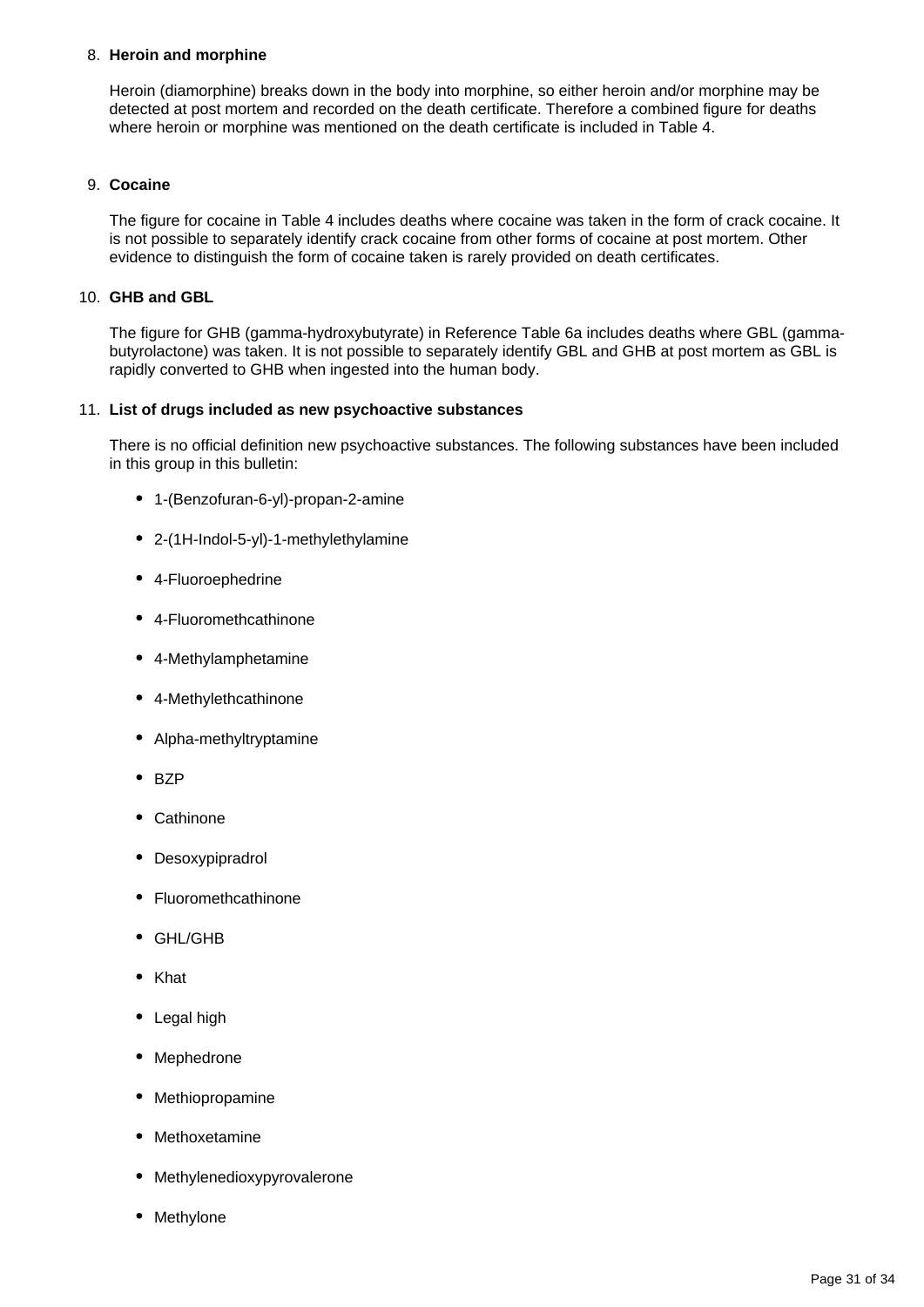- Synthetic cannabinoid
- TFMPP
- 1-(Benzofuran-5-yl)-propan-2-amine
- 1-(benzofuran-5-yl)-N-methylpropan-2-amine
- APB
- 2-diphenylmethylpyrrolidine
- 4-Methoxymethcathinone
- N-Methyl-3-phenyl-norbornan-2-amine
- Fluoromethamphetamine
- MDDA

It is likely that this list will be revised in future as new substances emerge.

### 12. **Helium**

The number of deaths mentioning helium reported in this statistical bulletin before 2011 are likely to be an underestimate, as some deaths involving helium were assigned an underlying cause of death of hanging, strangulation and suffocation (ICD-10 codes X70 and Y20), and were not included in the drug poisoning database. From 2011 onwards, we have tried to ensure that all deaths mentioning helium are coded to the appropriate poisoning code and not as a suffocation.

### 13. **Calculation of mortality rates**

Mortality rates are presented as deaths per one million population. The mortality rates in Figures 2 and 3 are age-specific rates; and those in Figures 1, 4 and 5 and Table 5 are directly age-standardised to the 2013 European standard population. Age-standardised rates are used to allow comparison between populations which may contain different proportions of people of different ages, including comparisons between males and females and over time. Eurostat, the statistical institute of the European Union, has decided to [update the European Standard Population](http://www.ons.gov.uk/ons/guide-method/user-guidance/health-and-life-events/revised-european-standard-population-2013--2013-esp-/index.html), which is used in the calculation of age-standardised rates.

### 14. **Confidence intervals**

Excel workbooks containing the data used to produce Figures 1 to 6 and Tables 1 to 5 are available to download from the [ONS website \(313.5 Kb Excel sheet\)](http://www.ons.gov.uk/ons/rel/subnational-health3/deaths-related-to-drug-poisoning/england-and-wales---2013/rft---table-1.xls). These tables contain both the mortality rate and the upper and lower confidence limits. These limits form a confidence interval, which is a measure of the statistical precision of an estimate and shows the range of uncertainty around the estimated figure. Calculations based on small numbers of events are often subject to random fluctuations. As a general rule, if the confidence interval around one figure overlaps with the interval around another, we cannot say with certainty that there is more than a chance difference between the two figures. Within this statistical bulletin, a difference which is described as 'significant', means 'statistically significant', assessed by examining the confidence intervals.

### 15. **Revisions**

The ONS revisions policy is available on our [website](http://www.ons.gov.uk/ons/guide-method/revisions/revisions-and-corrections-policy/index.html).

### 16. **Calculation of registration delays**

Figure 6 presents data on the length of time taken to register a death (also known as the registration delay) for drug-related deaths. This is calculated as the difference between the date each death occurred and the date it was registered, measured in days. Data where the exact date of death was unknown or where either the date of death or date of registration was clearly recorded incorrectly (that is, the death appeared to have been registered before it occurred) were excluded from this analysis. Approximately 0.2% of the data were excluded for these reasons. Analysis showed that the data was positively skewed, and contains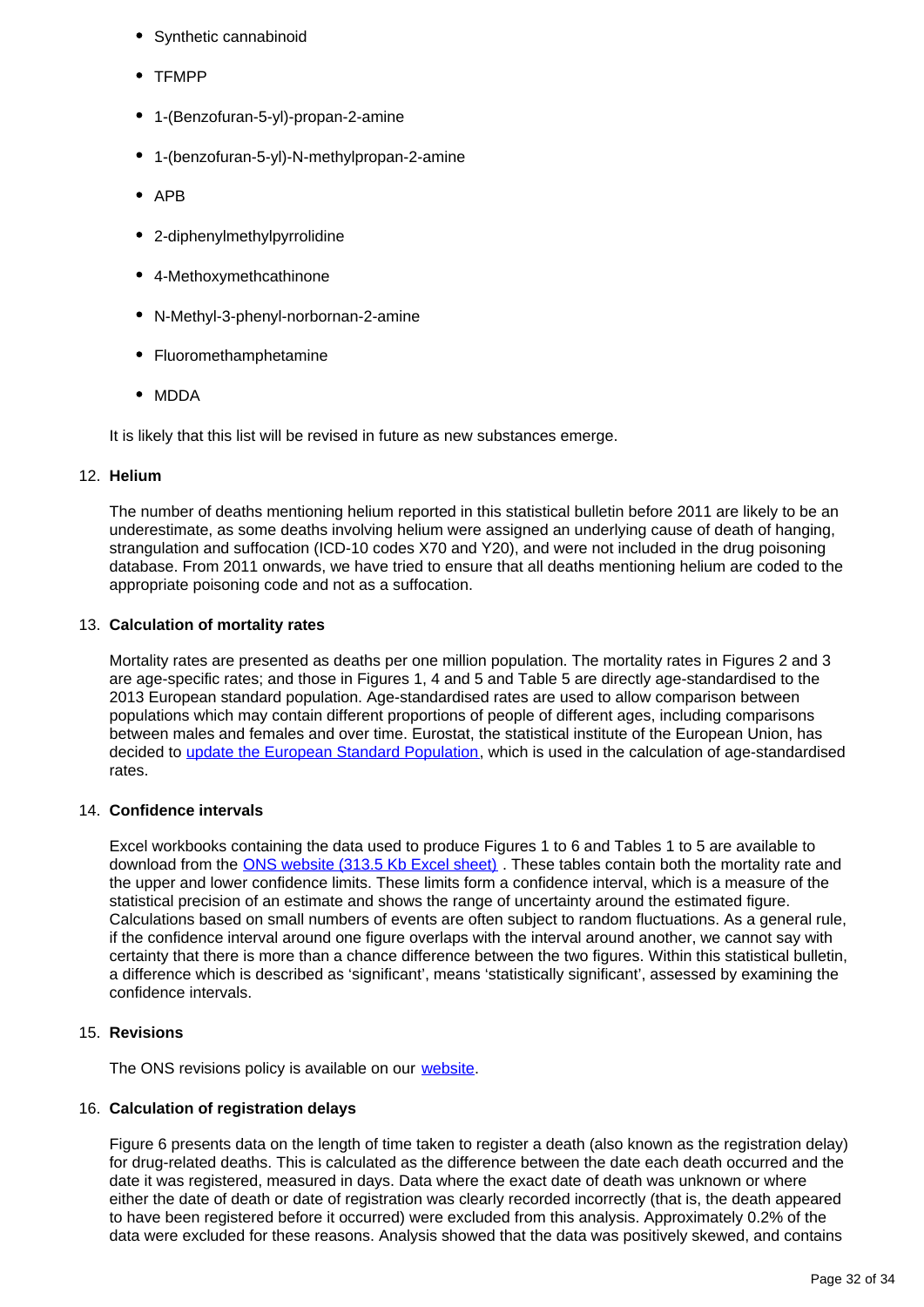some deaths with very long registration delays (for example, more than eight years). Therefore the average registration delay has been presented using the median value, as this is not influenced by extreme values. The median is defined as the value that is halfway through the ordered data set, below and above which there lies an equal number of data values.

### 17. **Special extracts of data**

Special extracts and tabulations of drug poisoning deaths data are available to order (subject to legal frameworks, disclosure control and agreement of costs, where appropriate). Enquiries should be made to:

Mortality Analysis Team, Life Events and Population Sources Division Office for National Statistics Government Buildings Cardiff Road Newport NP10 8XG

Tel: +44 (0)1633 455667

Email: mortality@ons.gsi.gov.uk

The [ONS charging policy](http://www.ons.gov.uk/ons/about-ons/business-transparency/freedom-of-information/ons-charging-policy/index.html) is available on the ONS website.

#### 18. **Feedback**

We would welcome feedback on the content, format and relevance of this release. Please send feedback to the postal or email address above.

#### 19. **Plan for mortality outputs**

Future changes to mortality outputs are outlined in the [plan for mortality outputs \(116 Kb Pdf\)](http://www.ons.gov.uk/ons/guide-method/user-guidance/health-and-life-events/plan-for-mortality-statistics.pdf) available on the ONS website.

#### 20. **Pre-release access**

A list of the names of those given pre-publication access to the statistics and written commentary is available in this pre-release access list (EMBED LINK) for deaths related to drug poisoning in England and Wales in 2013. The rules and principles which govern pre-release access are featured within the [Pre](http://www.legislation.gov.uk/uksi/2008/2998/schedule/made)[release Access to Official Statistics Order 2008.](http://www.legislation.gov.uk/uksi/2008/2998/schedule/made)

#### 21. **National statistics**

The UK Statistics Authority has designated these statistics as National Statistics, in accordance with the [Statistics and Registration Service Act 2007 \(393.8 Kb Pdf\)](http://www.ons.gov.uk/ons/guide-method/ons-independence/the-statistics-act/a-brief-guide-to-the-statistics-and-registration-service-act-2007.pdf) and signifying compliance with the Code of **[Practice](http://www.ons.gov.uk/ons/guide-method/the-national-statistics-standard/code-of-practice/index.html) for Official Statistics.** 

Designation can be broadly interpreted to mean that the statistics:

- meet identified user needs
- are well explained and readily accessible
- are produced according to sound methods
- are managed impartially and objectively in the public interest

Once statistics have been designated as National Statistics it is a statutory requirement that the Code of Practice shall continue to be observed.

#### 22. **Social media**

Follow ONS on **[Facebook](http://www.ons.gov.uk/ons/external-links/social-media/index.html)** and **Twitter**.